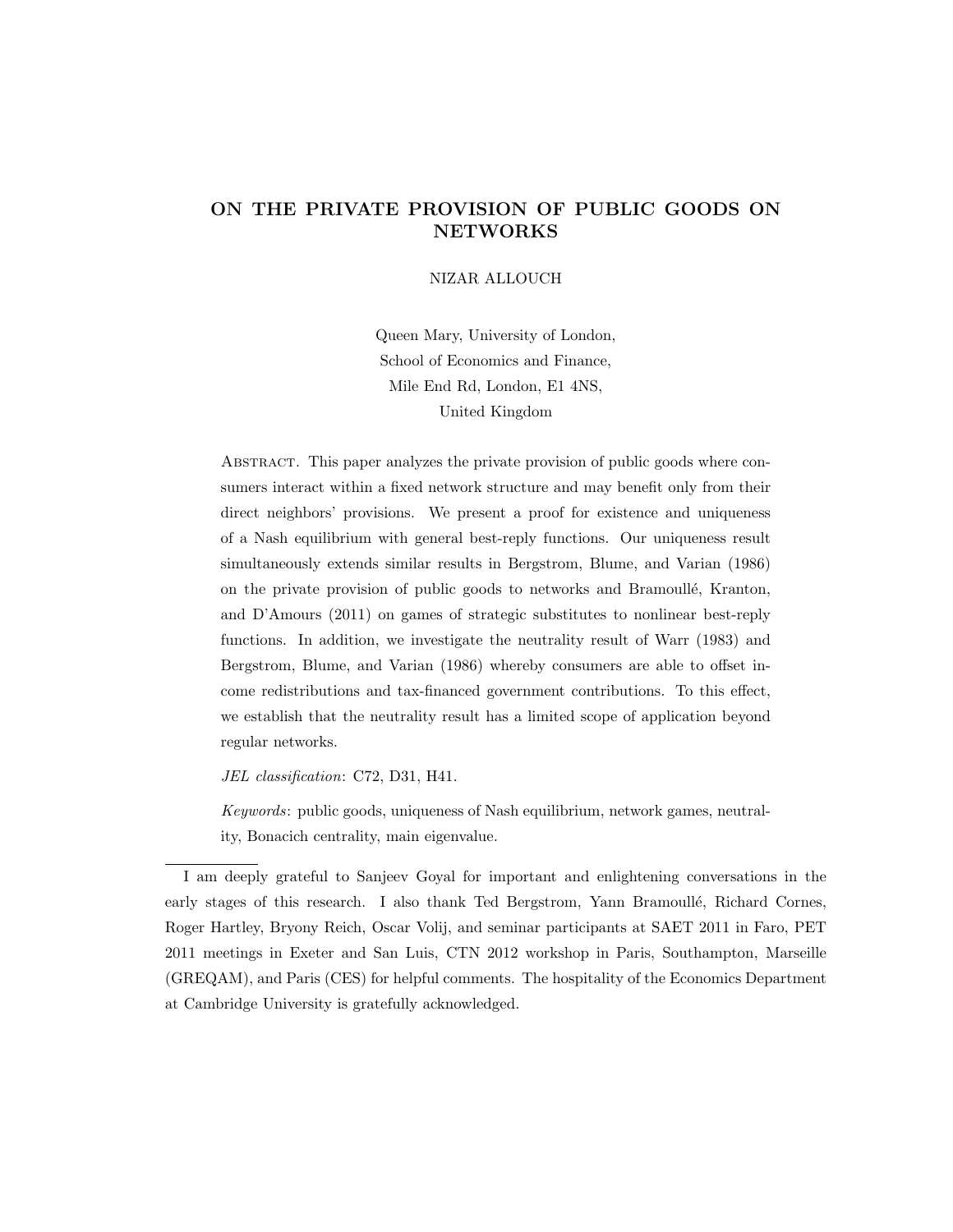#### 1. Introduction

The private provision of public goods is a subject of ongoing interest in several important strands of the economics literature ranging from taxation to political economy. Private contributions to public goods are important phenomena for many reasons. Voluntary contributions by members of a community are vital for the provision of essential social infrastructure, whilst at the aggregate level charitable giving accounts for a significant proportion of GDP in many countries. The seminal contribution of Bergstrom, Blume, and Varian (1986), built on an earlier striking result by Warr (1983), provides a rigorous investigation of the standard model of private provision of public goods.<sup>1</sup> Their main results, with sharp testable implications, are the neutrality of both aggregate public good provision and private good consumption to income redistribution among contributors and the complete crowding out of government contributions financed by lump-sum taxes preserving the set of contributors.

The findings of the private provision model rest on the assumption that each consumer benefits from the public good provisions of all other consumers. Often, for various public goods such as information gathering and new products experimentation, a consumer may benefit from provisions accessible only through his social interactions or geographical position. For instance, there is strong empirical evidence that farmers perceive the experimentation of a new technology as a public good and adjust their experimentation level in the opposite direction to their neighbors' provision (see, for example, Conley and Udry (2010)). Moreover, much consumption is a social activity and consumers often first seek information from friends, colleagues, or even their various online communities before sampling the products themselves.

In this paper, we investigate the private provision of public goods where consumers interact within a fixed network structure and benefit only from their direct neighbors' provisions. Recently, the economics of networks has gained prominence as a new approach to understand some of the patterns governing various economic interactions (see Goyal (2007) and Jackson (2008)). The main insights on formation and stability of networks are powerful predictive tools to both positive and normative analysis in many fields, including development economics and labor economics. Public goods provision on networks was first studied by Bramoull´e and Kranton (2007). Their analysis, under complete information, distinguishes between specialized and hybrid contribution equilibria and shows that specialized contribution equilibria correspond to the maximal independent sets of the network. Galeotti, Goyal, Jackson, Vega-Redondo, and Yariv (2010) show that the possibility that consumers hold partial

<sup>&</sup>lt;sup>1</sup>There is a special issue in the *Journal of Public Economics* celebrating the  $20<sup>th</sup>$  anniversary of Bergstrom, Blume, and Varian (1986).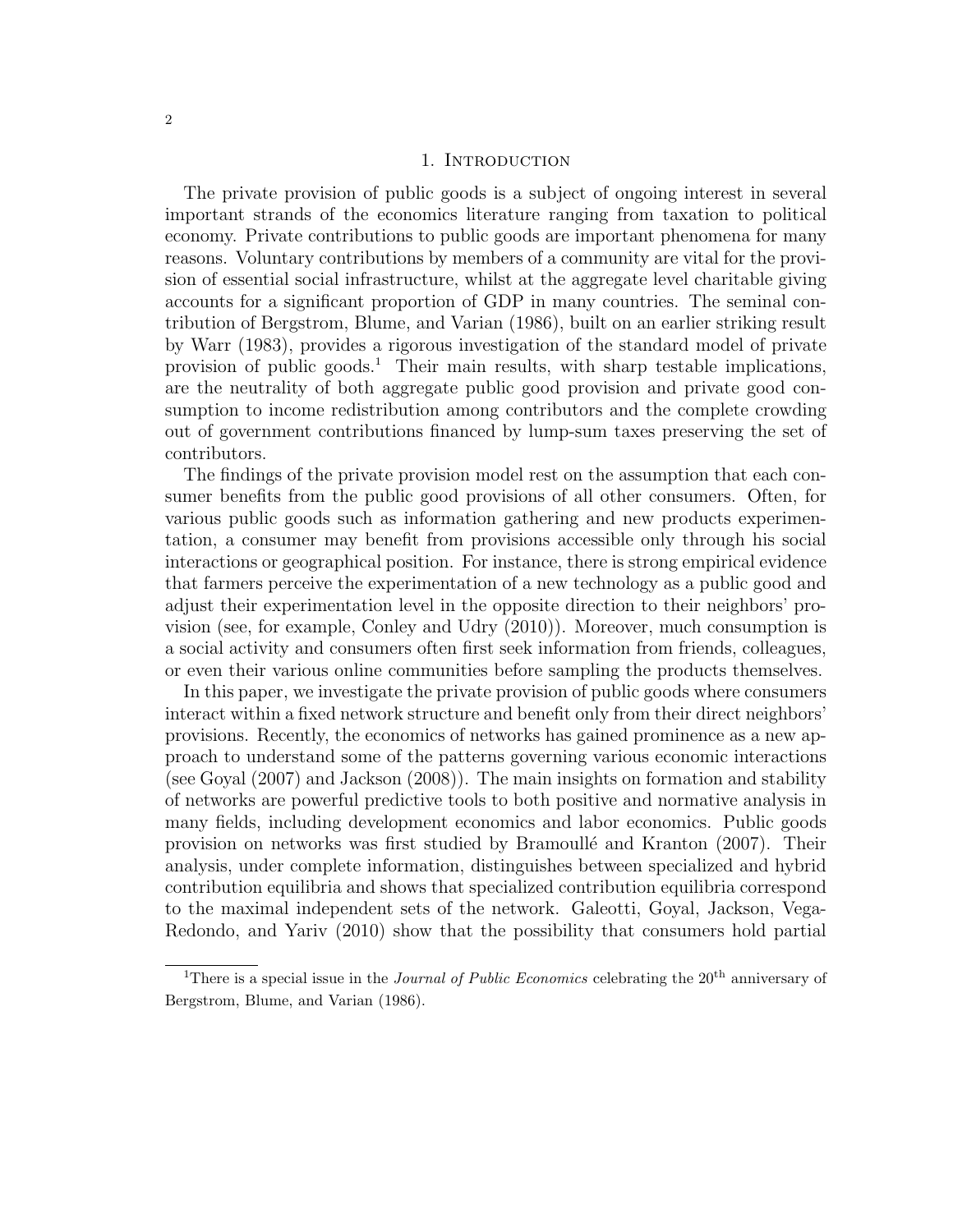information about the network can shrink considerably the potentially large set of equilibria that arise under complete information. Galeotti and Goyal (2010) study a model of information sharing on a network where consumers simultaneously decide on their information provision and connections.

Bramoullé, Kranton, and D'Amours (2011) introduce a new approach to investigate games of strategic substitutes on networks<sup>2</sup> with linear best-reply functions. The main contribution is to introduce a new network measure related to the lowest eigenvalue of the adjacency matrix,<sup>3</sup> which is a key for equilibrium analysis. At the heart of their equilibrium analysis (existence requires a straightforward application of Brouwer's fixed point theorem), as in that of Bergstrom, Blume, and Varian (1986), lies the proof of uniqueness of the Nash equilibrium. Bergstrom, Blume, and Varian (1986) rely on the weak assumption of normality of private and public goods.<sup>4</sup> On the other hand, Bramoullé, Kranton, and D'Amours (2011) place a bound on the slope of the linear best-reply functions that relies on the lowest eigenvalue to establish the uniqueness of a Nash equilibrium. The proof technique appeals to the theory of potential games where consumers' optimal strategies concur in a common maximization problem of a potential function of which the strict concavity provides the uniqueness of a Nash equilibrium.

In this paper, we present a general proof of existence and uniqueness of a Nash equilibrium in the private provision of a public good on networks. We show that the shared ground of Bergstrom, Blume, and Varian (1986) and Bramoullé, Kranton, and D'Amours (2011) is beyond the trivial case of a complete network with linear best-reply functions. Indeed, our existence and uniqueness results simultaneously

<sup>3</sup>Such a measure has not been used previously in any of the fields related to networks, includ-

ing social networks, biology, and physics. Moreover, Bramoullé, Kranton, and D'Amours (2011)

provide an interesting discussion on the structural properties of the network that may a↵ect the

lowest eigenvalue.

<sup>4</sup>However, the many subtleties of the proof may not have fully revealed the intuition behind the proof or shown what a familiar uniqueness argument is at work. For discussions and alternative proofs, see, for example, Bergstrom, Blume, and Varian (1992), Fraser (1992), and Cornes and Hartley (2007).

<sup>2</sup>The private provision of public goods falls into this category since a consumer has incentives

to adjust his public good provision in the opposite direction of his neighbors' provisions.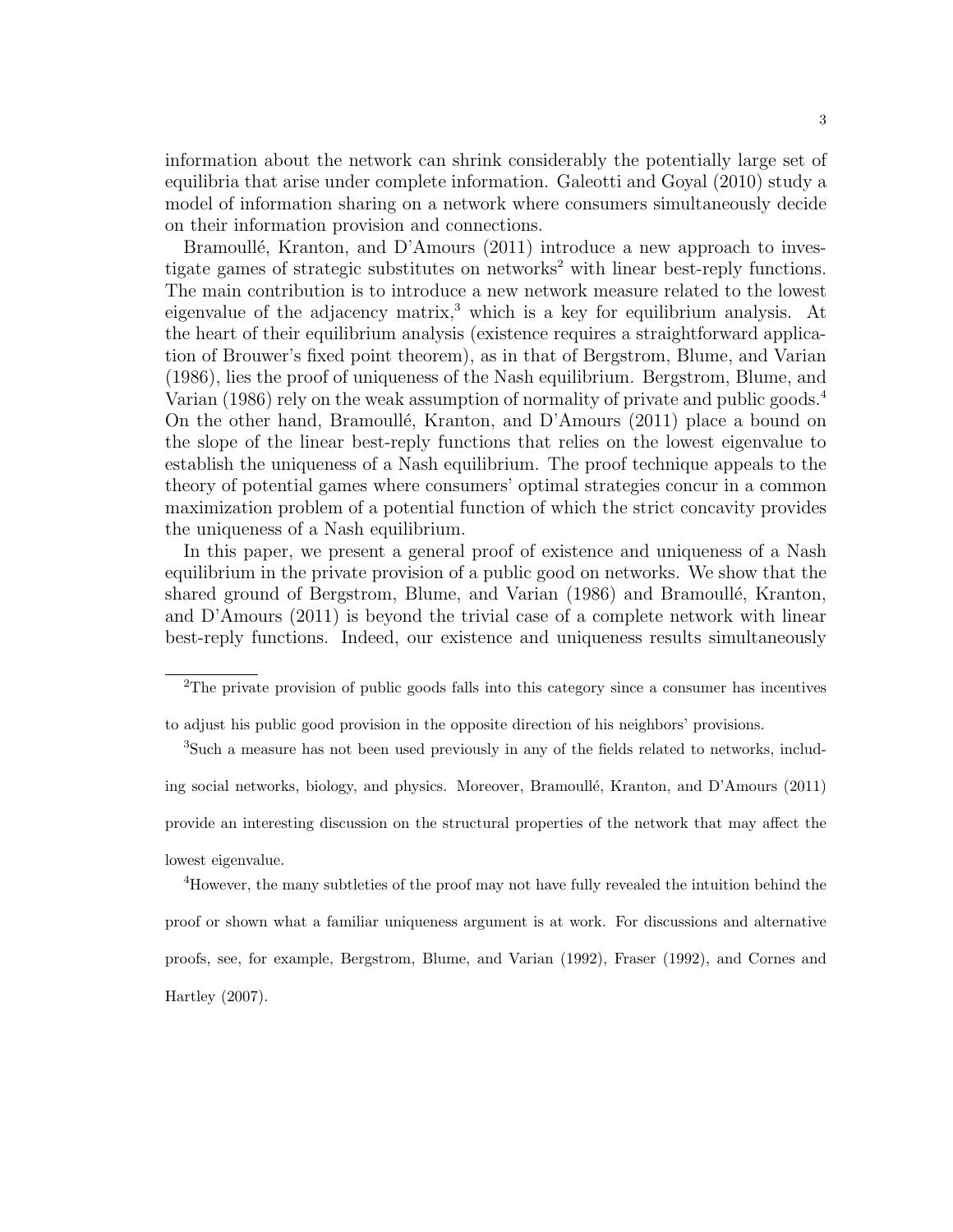extend similar results in Bergstrom, Blume, and Varian (1986) on the private provision to a network setting and in Bramoullé, Kranton, and D'Amours  $(2011)$  on games of strategic substitutes to nonlinear best-reply functions. A crucial innovation of this paper is the uniqueness proof technique, which is based on an adaptation of Stiemke's Lemma to the private provision of public goods.<sup>5</sup> In our approach, we overcome the lack of linear structure by resorting to a network-specific normality assumption of both public and private goods which stipulates bounds on the nonlinear best-reply functions. In addition, an inherent advantage of our proof technique is that it applies directly to the original public good game and, therefore, it provides insights on what is driving the uniqueness result in this class of games.

The closely related literature on clubs/local public goods also investigates the strategic interactions underlying the formation of clubs and communities. If one thinks of a network as a collection of clubs formed either by the edges or the nodes then the public goods network literature and the club/local public goods literature are essentially equivalent. However, such an equivalence is not very useful since a network is then a collection of overlapping clubs and, so far, only a few papers have explored the Nash equilibrium with overlapping clubs structure. Bloch and Zenginobuz (2007) present a model of local public goods allowing spillovers between communities, and hence violating one of Tiebout's assumptions, which may be interpreted as a weighted network. Eshel, Samuelson, and Shaked (1998) and Corazzini and Gianazza (2008) adapt Ellison's (1993) local interaction model to public good games played on a spatial structure, which in a network setting correspond to a circulant network.

Of the policy questions that arise in connection with the private provision of public goods, the one of paramount importance is the effect of income redistribution. For a complete network, the question has, to a large extent, been settled by the neutrality result mentioned above. However, it appears that there has been no attempt in the economics of networks literature to explore whether the neutrality result holds beyond complete networks. To this effect, we provide an innovative approach based on the notion of main eigenvalue from spectral graph theory, due to Cvetković  $(1970)$ , and on Bonacich centrality, first introduced to economics in the seminal paper of Ballester, Calvó-Armengol, and Zenou (2006), to show that the neutrality result will not, generally, hold beyond regular networks. We also expand on the links between main eigenvalues and Bonacich centrality to establish some results on the patterns of changes in the aggregate public good provision following income redistribution in

<sup>&</sup>lt;sup>5</sup>Stiemke's Lemma, which is a strict version of Farkas–Minkowski's Lemma, has been a funda-

mental tool to characterize arbitrage-free portfolios in asset pricing theory.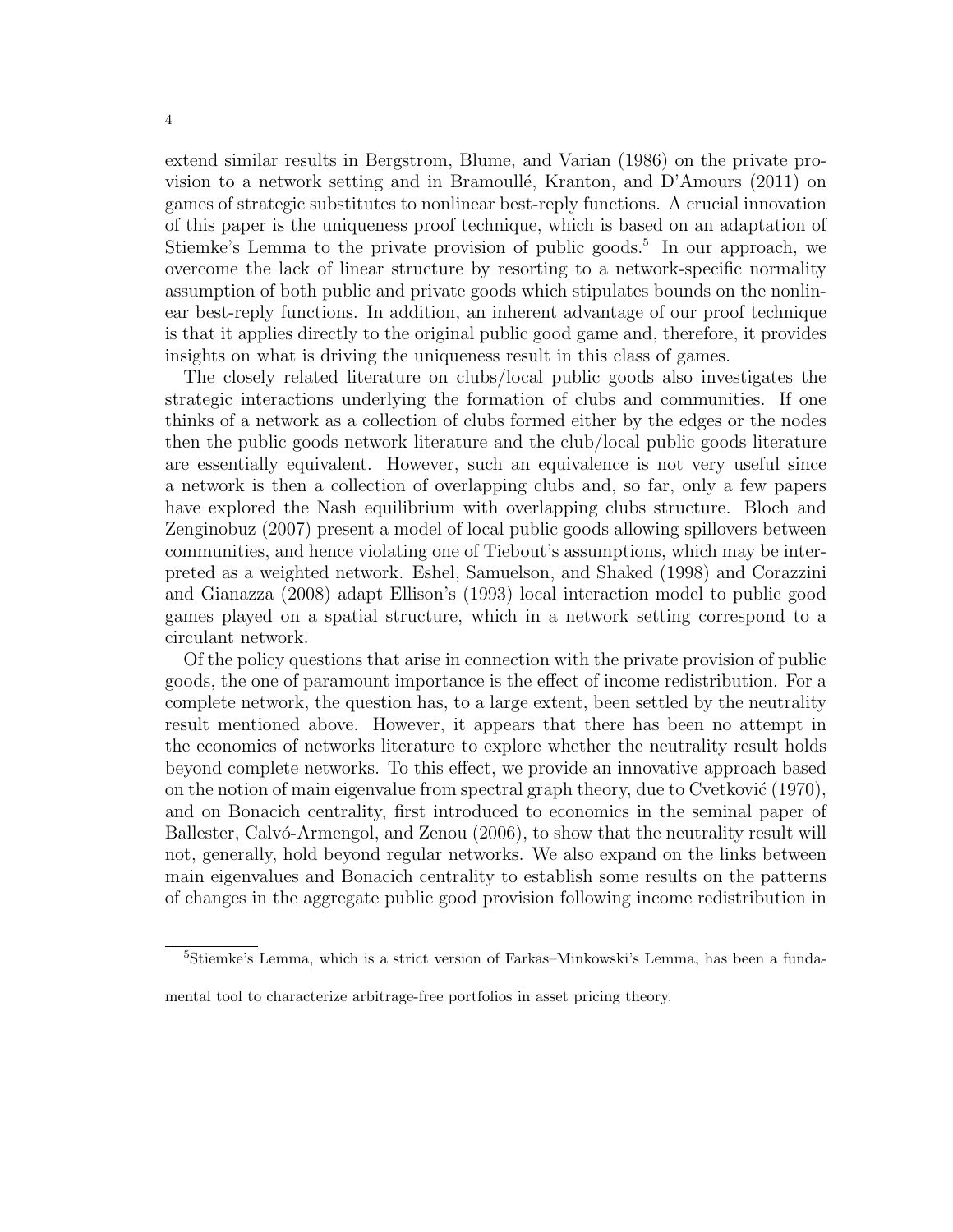some non-regular networks. Hence, we provide some useful predictions for the social planner or the network designer on which to base redistributive policies.

The paper is organized as follows. In Section 2, we present the model of private provision of public goods on networks. In Section 3, we establish the existence and uniqueness of a Nash equilibrium. In Section 4, we investigate the local stability of the Nash equilibrium. We explore the effect of income provision and introduce Bonacich centrality in Section 5 and we investigate the validity of the neutrality result in networks in Section 6. Section 7 provides some comparative statics results for the aggregate public good provision and Section 8 concludes the paper.

## 2. The model

There are *n* consumers embedded in a connected fixed network  $\mathbf{g}$ . Let  $G =$  $[g_{ij}]$  denote the adjacency matrix of the network **g**, where  $g_{ij} = 1$  indicates that consumer *i* and consumer *j* are neighbors and  $g_{ij} = 0$  otherwise. In particular, we assume that  $g_{ii} = 0$  for each consumer  $i = 1, \ldots, n$ . Let  $N_i = \{j \mid g_{ij} = 1\}$ denote the set of consumer *i*'s neighbors. The adjacency matrix of the network, *G*, is symmetric with nonnegative entries and therefore has a complete set of real eigenvalues (not necessarily distinct), denoted by  $\lambda_{\max}(G) = \lambda_1 \geq \lambda_2 \geq \ldots \geq \lambda_n =$  $\lambda_{\min}(G)$ , where  $\lambda_{\max}(G)$  is the largest eigenvalue and  $\lambda_{\min}(G)$  is the lowest eigenvalue of *G*. By the Perron–Frobenius Theorem, it holds that  $\lambda_{\max}(G) \geq -\lambda_{\min}(G) > 0$ and, in particular, the equality  $-\lambda_{\min}(G) = \lambda_{\max}(G)$  holds if and only if *G* is a bipartite network. Moreover, there is a matrix *V* such that  $G = VDV^T$ , where  $D =$  $diag(\lambda_1, \lambda_2, \ldots, \lambda_n)$  is a diagonal matrix whose diagonal entries are the eigenvalues of *G* and *V* is a matrix whose columns,  $v_1, v_2, \ldots, v_n$ , are the corresponding eigenvectors of *G* that form an orthonormal basis of  $\mathbb{R}^n$ .

The preferences of each consumer  $i = 1, \ldots, n$ , are represented by the utility function  $u_i(x_i, q_i + Q_{-i})$ , where  $x_i$  is consumer *i*'s private good consumption,  $q_i$  is consumer *i*'s public good provision, and  $Q_{-i} = \sum_{j \in N_i} q_j$  is the sum of public good provisions of consumer *i*'s neighbors. For simplicity, we assume the public good can be produced from the private good with a unit-linear production technology. The utility function  $u_i$  is continuous, strictly increasing in both arguments, and strictly quasi-concave. Consumer *i* faces the following maximization problem:

$$
\max_{x_i, q_i} u_i(x_i, q_i + Q_{-i})
$$
  
s.t.  $x_i + q_i = w_i$  and  $q_i \ge 0$ ,

where  $w_i$  is his income (exogenously fixed). It follows from the strict quasi-concavity that consumer *i*'s public good provision is determined by a (single-valued) best-reply function  $f_i$ . At a Nash equilibrium  $(q_1^*, q_2^*, \ldots, q_n^*)$ , every consumer's choice is a best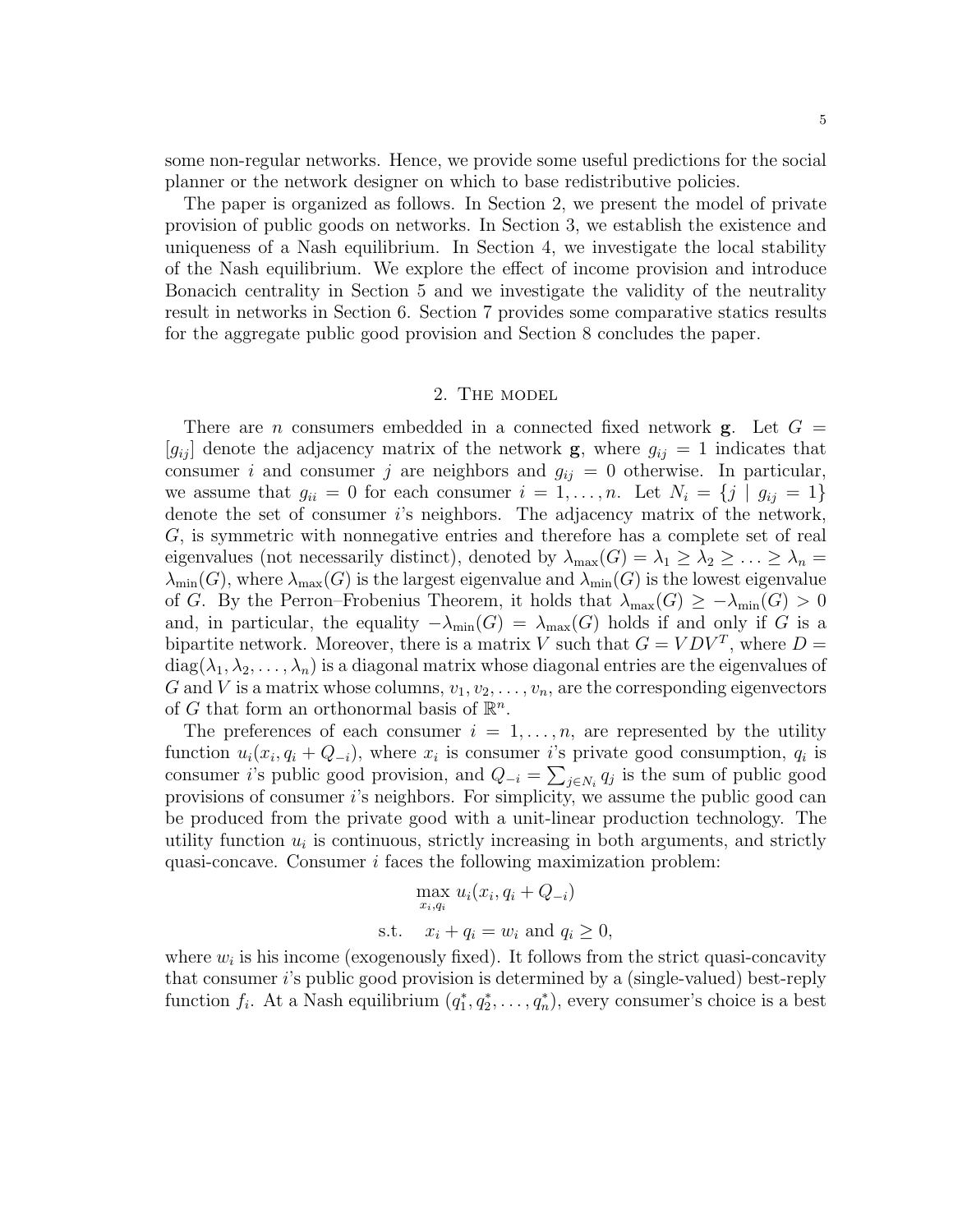reply to the sum of his neighbors' public good provisions, that is,  $q_i^* = f_i(Q_{-i}^*)$  for each consumer  $i = 1, \ldots, n$ .

Following a standard modification in the public goods literature, the utility maximization problem can be rewritten with consumer *i* choosing his (local) public good consumption,  $Q_i$ , rather than his public good provision,  $q_i$ , that is,

$$
\max_{x_i, Q_i} u_i(x_i, Q_i)
$$
  
s.t.  $x_i + Q_i = w_i + Q_{-i}$  and  $Q_i \ge Q_{-i}$ .

If we ignore the last constraint  $Q_i \geq Q_{-i}$  in the above maximization problem, we obtain a standard utility maximization problem of consumer demand theory. Hence a standard demand function for consumer *i*'s public good consumption can be expressed by  $Q_i = \gamma_i(w_i + Q_{-i})$ , where  $w_i + Q_{-i}$  may be interpreted as consumer *i*'s "social income" and  $\gamma_i$  is the Engel curve for  $Q_i$ . In view of this, acknowledging the constraint  $Q_i \geq Q_{-i}$  again leads to  $Q_i = \max\{\gamma_i(w_i + Q_{-i}), Q_{-i}\}\)$ , which in turn implies

$$
q_i = Q_i - Q_{-i} = \max\{\gamma_i(w_i + Q_{-i}) - Q_{-i}, 0\} = f_i(Q_{-i}).
$$
\n(2.1)

Hence, consumers can only contribute a positive amount of the public good determined by their own demand for the public good, which in turn is a function of their (social) income and also their neighbors' public good provision.

## 3. Existence and uniqueness of the Nash equilibrium

In this section, we shall prove the existence and uniqueness of the Nash equilibrium for general networks and best-reply functions. In the case of a complete network, Bergstrom, Blume, and Varian (1986) rely on the assumption of normality of private and public goods to establish the existence and uniqueness of the Nash equilibrium. We introduce the following network-specific normality assumption.

Network normality. For each consumer  $i = 1, \ldots, n$ , the Engel curve  $\gamma_i$  is differentiable and it holds that  $1 + \frac{1}{\lambda_{\min}(G)} < \gamma'_i(\cdot) < 1$ .

The network normality assumption places bounds on the marginal propensity to consume the public good. Indeed, the left-hand-side inequality stipulates a strong normality of the public good, which depends on the lowest eigenvalue of the adjacency matrix *G*, while the right-hand-side inequality is the standard normality of the private good.

Theorem 3.1. *Assume network normality. Then there exists a unique Nash equi-*

*librium in the private provision of public goods.*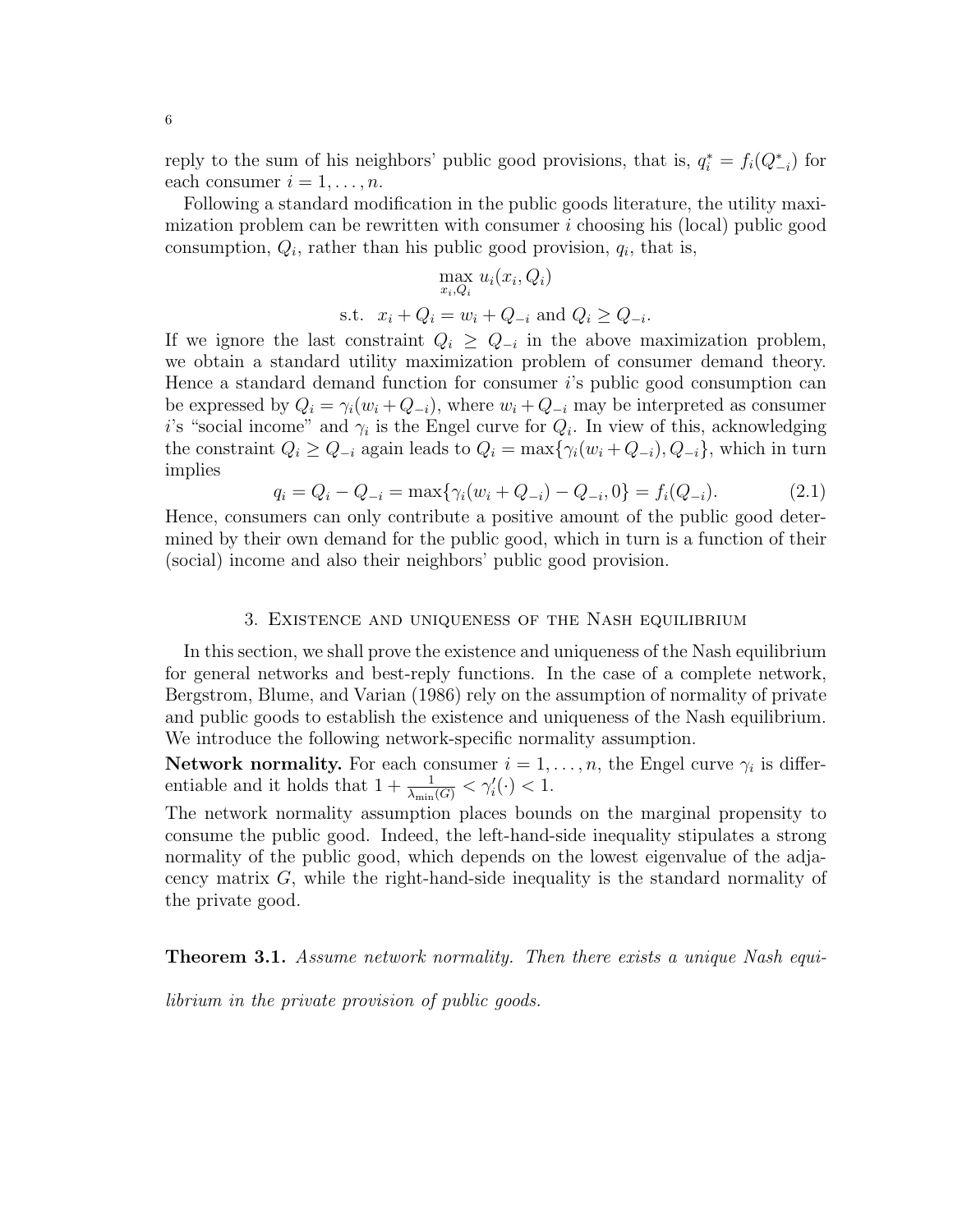**Proof.** The existence of a Nash equilibrium is guaranteed by Brouwer's fixed point theorem. Suppose there are two Nash equilibria  $q^1 = (q_1^1, q_2^1, \ldots, q_n^1) \neq$  $(q_1^2, q_2^2, \ldots, q_n^2) = q^2$ ; then for each consumer  $i = 1, \ldots, n$ , it holds that

$$
q_i^1 = f_i(Q_{-i}^1) = \max\{\gamma_i(w_i + Q_{-i}^1) - Q_{-i}^1, 0\}
$$

and

$$
q_i^2 = f_i(Q_{-i}^2) = \max\{\gamma_i(w_i + Q_{-i}^2) - Q_{-i}^2, 0\}.
$$

Since  $q^1 \neq q^2$  it follows that the set  $C = \{i \mid Q_{-i}^1 \neq Q_{-i}^2\} \neq \emptyset$ . Moreover, from the mean value theorem, for each consumer  $i \in C$  there exists a real number  $\beta_i$  such that

$$
\gamma_i(w_i + Q_{-i}^1) - \gamma_i(w_i + Q_{-i}^2) = \gamma_i'(\beta_i)(Q_{-i}^1 - Q_{-i}^2)
$$

and hence

$$
(\gamma_i(w_i + Q_{-i}^1) - Q_{-i}^1) - (\gamma_i(w_i + Q_{-i}^2) - Q_{-i}^2) = (1 - \gamma_i'(\beta_i))(Q_{-i}^2 - Q_{-i}^1).
$$

Let  $a = \max_{i \in C} \{1 - \gamma'_i(\beta_i)\}$ ; then it follows from the network normality assumption that for each consumer  $i \in C$ ,

$$
0 < 1 - \gamma_i'(\beta_i) \le a < -\frac{1}{\lambda_{\min}(G)}.
$$

For each consumer  $i = 1, \ldots, n$ , define  $s_i$  as follows:

$$
s_i = \begin{cases} 1 & \text{if } Q_{-i}^1 \le Q_{-i}^2, \\ -1 & \text{otherwise.} \end{cases}
$$

Thus, for each consumer  $i = 1, \ldots, n$ , it holds that

$$
0 \le s_i(q_i^1 - q_i^2) = s_i(\max\{\gamma_i(w_i + Q_{-i}^1) - Q_{-i}^1, 0\} - \max\{\gamma_i(w_i + Q_{-i}^2) - Q_{-i}^2, 0\})
$$
  

$$
\le s_i((\gamma_i(w_i + Q_{-i}^1) - Q_{-i}^1) - (\gamma_i(w_i + Q_{-i}^2) - Q_{-i}^2))
$$
  

$$
\le s_i a(Q_{-i}^2 - Q_{-i}^1).
$$

Rearranging terms, since  $q_i^1 \neq q_i^2$  at least for some *i*, it follows from the above inequalities that  $6$ 

$$
0 < (q^1 - q^2)(S, -(I + aG)S), \tag{3.1}
$$

where *I* is the identity matrix and  $S = diag(s_1, s_2, \ldots, s_n)$  is the diagonal matrix whose diagonal entries are *si.* The rest of the proof relies on a version of Stiemke's Lemma, as stated below.

<sup>6</sup>Consider  $x = (x_1, x_2, \ldots, x_n)^T \in \mathbb{R}^n$ ; then  $x \ge 0$  if  $x_i \ge 0$  for each  $i = 1, \ldots, n$  and  $x > 0$  if

 $x \geq 0$  and  $x_i > 0$  for some *i*.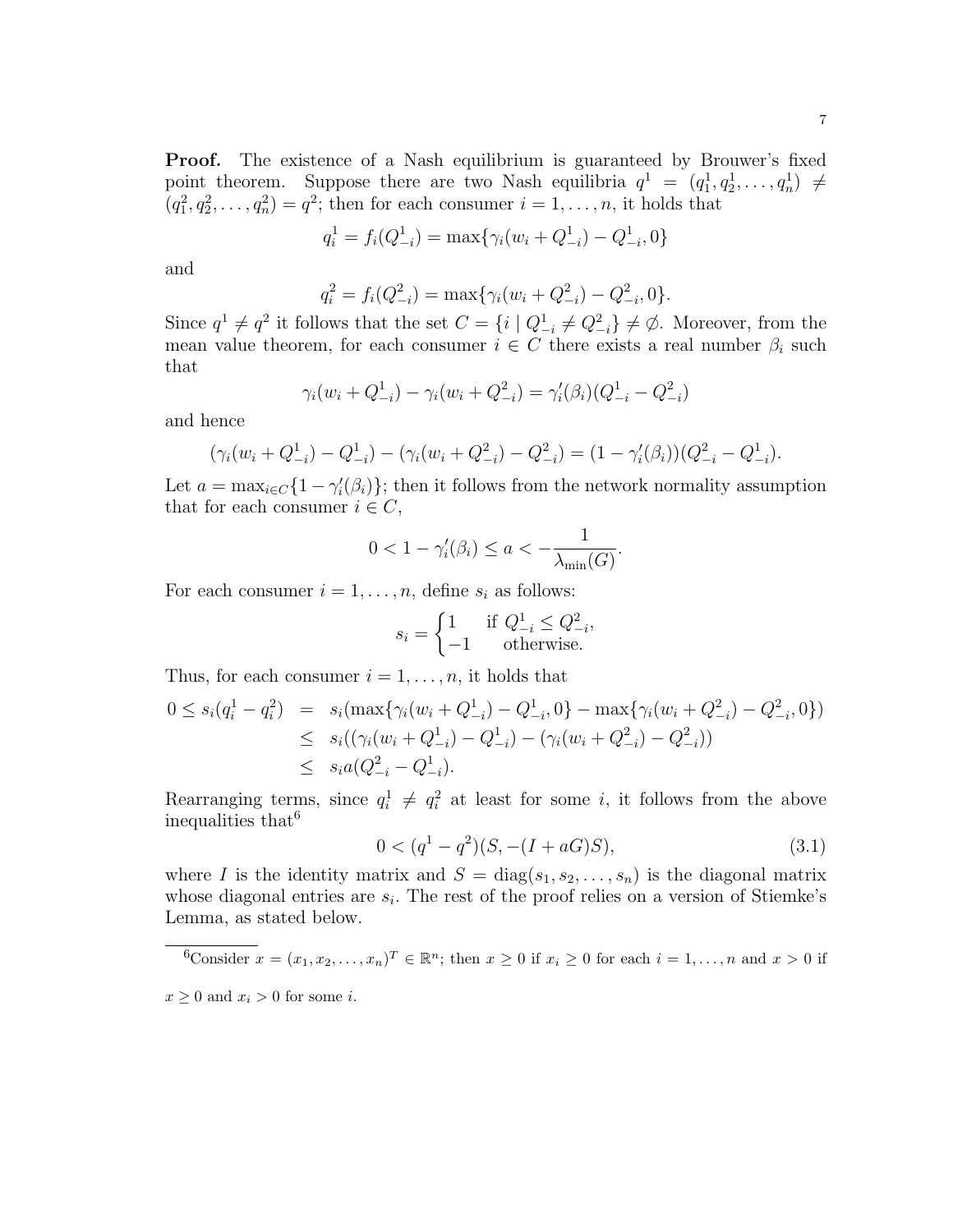*exclusive alternatives holds true:*

- (1) There exists  $x \in \mathbb{R}_{++}^n$  such that  $Ax = 0$ .
- *(2)* There exists  $y \in \mathbb{R}^m$  *such that*  $y^T A > 0$ .

Indeed, since inequality (3.1) implies alternative (2) holds for the matrix  $(S, -(I +$  $a(G)S$ , it follows that there exists no  $x \in \mathbb{R}^{2n}_{++}$  such that  $(S, -(I + aG)S)x = 0$ . That is, there exists no  $x_1, x_2 \in \mathbb{R}_{++}^n$  with  $(I + aG)Sx_2 = Sx_1$  which in turn implies that  $(I + aG)S(\mathbb{R}_{++}^n) \cap S(\mathbb{R}_{++}^n) = \emptyset$ . By continuity, it holds that  $(I + aG)S(\mathbb{R}_{+}^n) \cap S(\mathbb{R}_{++}^n)$  $S(\mathbb{R}_{++}^n) = \emptyset$ . From Minkowski's separating hyperplane theorem, there exists a hyperplane with normal  $\pi \neq 0$ , and a scalar  $\alpha$  such that

- (i) for all  $u \in (I + aG)S(\mathbb{R}^n_+), \quad \pi \cdot u \leq \alpha;$
- (ii) for all  $v \in S(\mathbb{R}^n_{++}), \quad \pi \cdot v \ge \alpha$ .

Since 0 belongs to the closure of the two sets, we can choose  $\alpha = 0$ . Moreover, it follows from (ii) in the separation theorem that  $\pi \in S(\mathbb{R}^n_+)$ . Thus, it follows from (i) that  $\pi^{T}(I + aG)\pi \leq 0$ . Hence,  $(I + aG)$  is not positive-definite, which is a contradiction. Therefore, there exists a unique Nash equilibrium. $\Box$ 

We have the following two corollaries:

Corollary 3.2. *(Bergstrom, Blume, and Varian (1986)) Assume that* g *is the com-*

*plete network and that both private and public goods are normal goods. Then there*

*exists a unique Nash equilibrium.*

**Proof.** When **g** is the complete network, it holds that  $\lambda_{\min}(G) = -1$ .<sup>7</sup> Thus, the normality of both private and public goods implies the network normality assumption and, hence, there exists a unique Nash equilibrium. $\Box$ 

<sup>&</sup>lt;sup>7</sup>The adjacency matrix of the complete network is  $J - I$ , where *J* is the all-ones matrix. Since *J* has eigenvalues *n* and 0 with multiplicities 1 and  $n-1$ , respectively, we see that the complete network has eigenvalues  $n-1$  and  $-1$  with multiplicities 1 and  $n-1$ .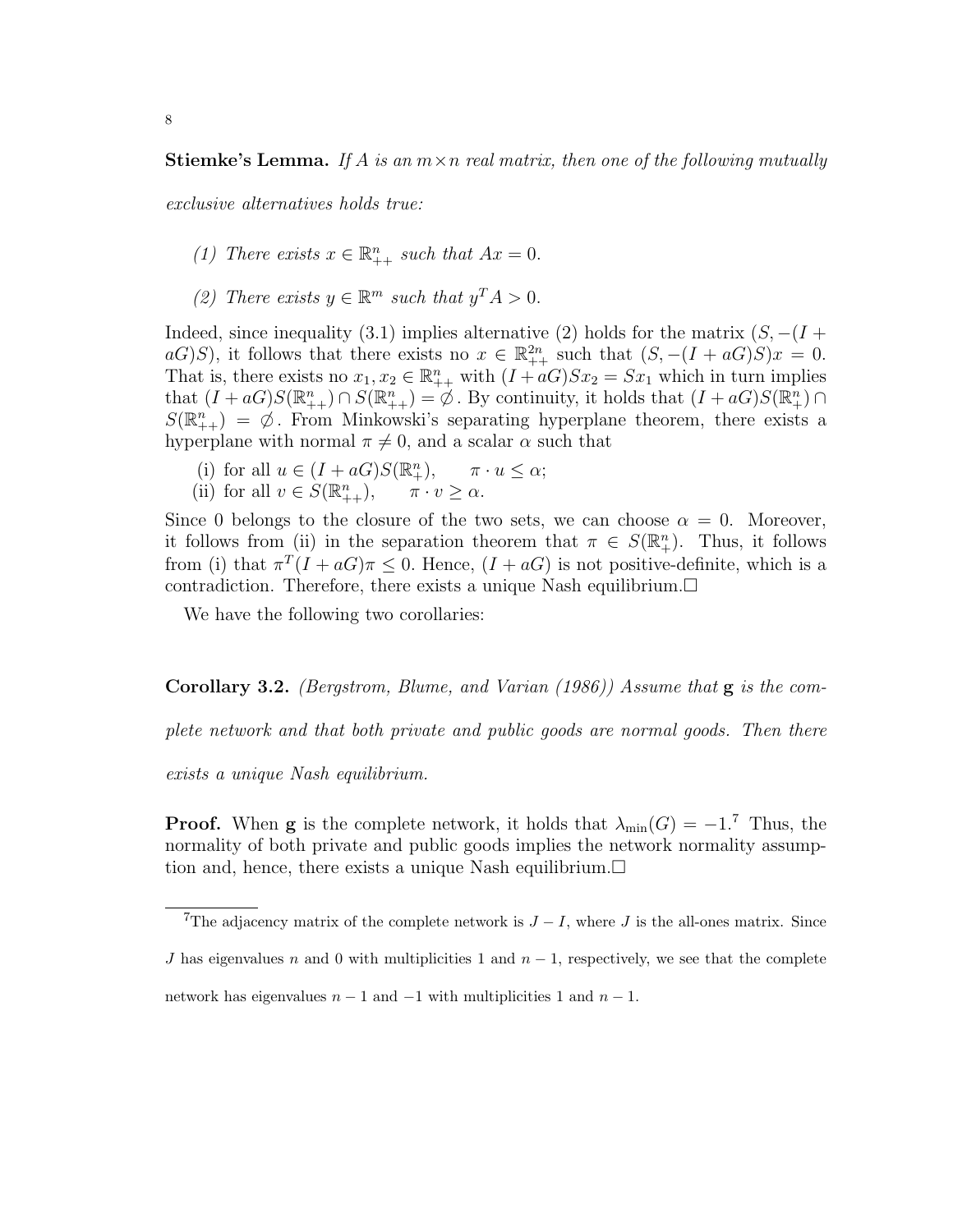Corollary 3.3. *(Bramoull´e, Kranton, and D'Amours (2011)) Consider a linear strategic substitute game such that for each consumer*  $i = 1, \ldots, n$ , *it holds that*  $q_i = \max\{1 - \alpha_i \sum_{j=1}^n g_{ij}q_j, 0\}$ , where  $\alpha_i \in ]0, -\frac{1}{\lambda_{\min}(G)}[$ . Then there exists a unique

*Nash equilibrium.*

**Proof.** Observe that from  $(2.1)$ , the linear strategic substitute game coincides with the public good game where for each consumer  $i = 1, \ldots, n, \gamma'_i(\cdot) = 1 - \alpha_i$  and  $w_i = \frac{1}{1-\alpha_i}$ . Since  $1-\alpha_i \in ]1+\frac{1}{\lambda_{\min}(G)}, 1[$ , it follows that the network normality assumption is satisfied and, hence, there exists a unique Nash equilibrium. $\Box$ 

# 4. Stability of the Nash equilibrium

We shall now investigate the issue of stability of the Nash equilibrium. Stability is of paramount importance to the study of comparative statics. If, following a small perturbation of parameters, the new equilibrium can be reached by a dynamic adjustment process, then the comparative statics analysis is strengthened. To explore the dynamic stability of the unique Nash equilibrium in the private provision of public goods, we consider a myopic adjustment process defined for each consumer  $i = 1, \ldots, n$ , by

$$
\dot{q}_i = \frac{\mathrm{d}q_i}{\mathrm{d}t} = \mu_i(f_i(Q_{-i}) - q_i),
$$

where  $\mu_1, \mu_2, \ldots, \mu_n > 0$  are the adjustment speeds (see Dixit (1986)).

Let  $(q_1^*, q_2^*, \ldots, q_n^*)$  denote the unique Nash equilibrium. Before investigating stability, we partition the consumers into three sets: the set of active contributors

$$
A = \{ i \mid \gamma_i(w_i + Q_{-i}^*) > Q_{-i}^* \}
$$

formed of consumers that would still contribute after a small perturbation of endowments; the set of knife-edge non-contributors

$$
K = \{ i \mid \gamma_i(w_i + Q_{-i}^*) = Q_{-i}^* \}
$$

formed of consumers on the verge of becoming contributors; and the set of slack non-contributors

$$
S = \{ i \mid \gamma_i(w_i + Q_{-i}^*) < Q_{-i}^* \}
$$

formed of consumers that would not contribute even after a small perturbation of endowments. The set of knife-edge non-contributors  $K$  is more likely to be empty, generically. Moreover, for notational simplicity, we also assume that  $S = \emptyset$ . Indeed,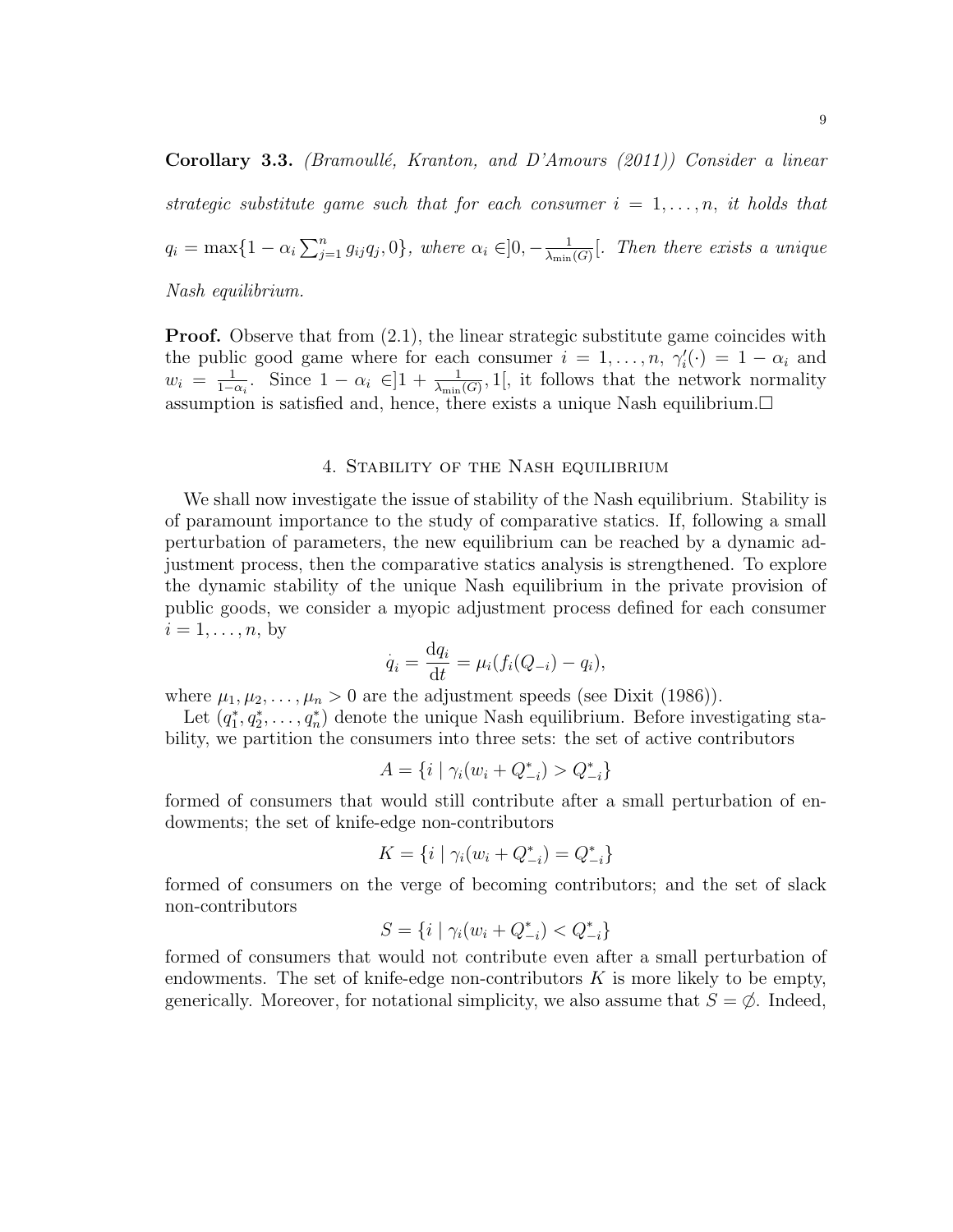from the interlacing eigenvalue theorem, it holds that  $\lambda_{\min}(G) \leq \lambda_{\min}(G \setminus S) < 0$ and, therefore,  $0 < \frac{-1}{\lambda_{\min}(G)} \leq \frac{-1}{\lambda_{\min}(G \setminus S)}$ . Hence, if the network normality assumption holds for the network **g**, it also holds for the network **g**  $\setminus$  *S*.

The following result shows that the private provision Nash equilibrium is locally asymptotically stable under the same assumption required to ensure its uniqueness. Thus, local stability and uniqueness of equilibrium are closely related.

Theorem 4.1. *Assume network normality. Then the unique Nash equilibrium of*

*the private provision of public goods is locally asymptotically stable.*

**Proof.** To study the local stability of the unique Nash equilibrium, we consider the Jacobian matrix at  $q^*$  :

|                                                          |               | $\begin{pmatrix} \mu_1 g_{11} & \mu_1 b_1 g_{12} & \dots & \mu_1 b_1 g_{1n} \\ \mu_2 b_2 g_{21} & \mu_2 g_{22} & \dots & \mu_2 b_2 g_{2n} \end{pmatrix}$ |
|----------------------------------------------------------|---------------|----------------------------------------------------------------------------------------------------------------------------------------------------------|
|                                                          |               |                                                                                                                                                          |
|                                                          |               |                                                                                                                                                          |
|                                                          |               |                                                                                                                                                          |
| $\big\backslash \mu_n b_n g_{n1} \quad \mu_n b_n g_{2n}$ | $\sim$ $\sim$ | $\mu_n g_{nn}$                                                                                                                                           |

*,*

where  $b_i = 1 - \gamma_i'(w_i + Q_{-i}^*)$ . The unique Nash equilibrium is locally asymptotically stable if all eigenvalues of the Jacobian matrix  $J$  have negative real parts. Let  $B =$  $diag(b_1, b_2, \ldots, b_n)$  and  $U = diag(\mu_1, \mu_2, \ldots, \mu_n)$ ; then it holds that  $J = -U(I + BG)$ . Let us consider the matrix  $K = -J = U(I + BG)$ . In the following lemma, we show that the eigenvalues of the matrix *K* are positive real numbers, which implies that the eigenvalues of the Jacobian matrix *J* are negative.

Lemma 4.2. *Assume network normality. Then the eigenvalues of the matrix K are*

*positive real numbers.*

Proof. First, observe that the matrix

$$
K = U(I + BG) = (UB)(B^{-1} + G)
$$

<sup>8</sup>The matrix  $G \setminus S$  is the adjacency matrix of the network  $g \setminus S$  obtained by deleting in the network **g** the nodes in *S* as well as the edges emanating from them.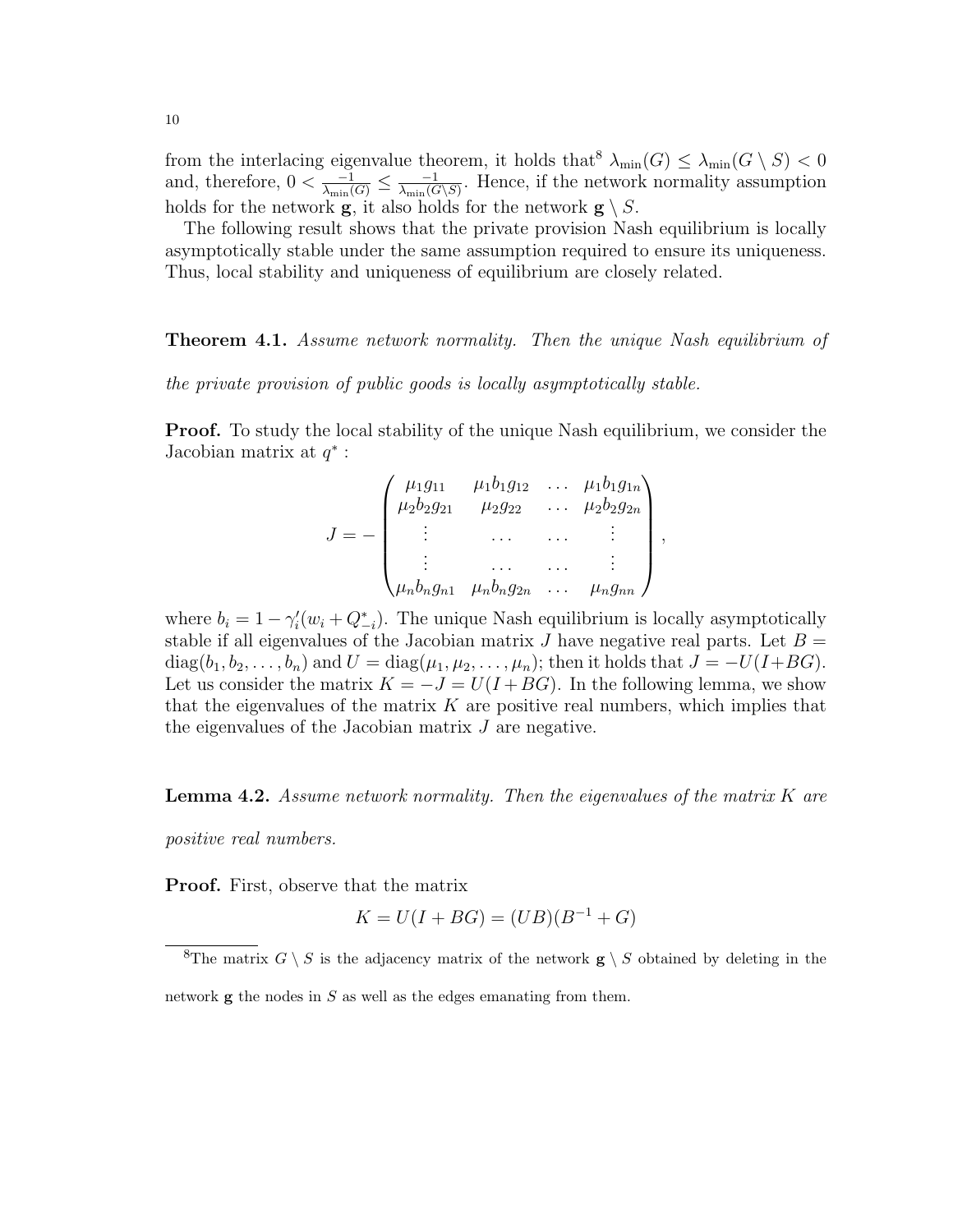is a symmetrizable matrix, as defined by Taussky (1968), since it is the product of the two symmetric matrices  $UB$  and  $B^{-1} + G$ , one of which  $(UB)$  is also positivedefinite. Hence, the matrix *K* is similar to the symmetric matrix  $U^{\frac{1}{2}}(I + B^{\frac{1}{2}}GB^{\frac{1}{2}})U^{\frac{1}{2}}$ since

$$
K = U(I + BG) = (UB)^{\frac{1}{2}}[U^{\frac{1}{2}}(I + B^{\frac{1}{2}}GB^{\frac{1}{2}})U^{\frac{1}{2}}](UB)^{-\frac{1}{2}}.
$$

Recall that the symmetric matrix  $B^{\frac{1}{2}}GB^{\frac{1}{2}}$  has real eigenvalues. Moreover, it follows from Ostrowski (1959) that the eigenvalues of  $B^{\frac{1}{2}}GB^{\frac{1}{2}}$  are given by  $\theta_i\lambda_i$ , where  $\lambda_i$ is an eigenvalue of *G* and  $\theta_i$  lies between the smallest and the largest eigenvalues of *B*. From the network normality assumption, it follows that for each  $i = 1, \ldots, n$ ,

$$
0 < \min_{i} \{ 1 - \gamma_i'(w_i + Q_{-i}^*) \} \le \theta_i \le \max_{i} \{ 1 - \gamma_i'(w_i + Q_{-i}^*) \} < -\frac{1}{\lambda_{\min}(G)}.
$$

Consequently, the eigenvalues of  $I + B^{\frac{1}{2}}GB^{\frac{1}{2}}$ , given by  $1 + \theta_i \lambda_i$ , are positive since for each  $i = 1, \ldots, n$ , it holds that

$$
0 = 1 - 1 < 1 + \theta_i \lambda_{\min}(G) \leq 1 + \theta_i \lambda_i.
$$

From Ostrowski (1959) again, it follows that the eigenvalues of  $U^{\frac{1}{2}}(I + B^{\frac{1}{2}}GB^{\frac{1}{2}})U^{\frac{1}{2}}$ are given by  $\nu_i(1 + \theta_i \lambda_i)$ , where  $0 < \min_i \mu_i \leq \nu_i \leq \max_i \mu_i$ , which, therefore, implies that  $0 < \nu_i(1 + \theta_i \lambda_i)$ . Since K is similar to  $U^{\frac{1}{2}}(I + B^{\frac{1}{2}}GB^{\frac{1}{2}})U^{\frac{1}{2}}$ , it follows that the eigenvalues of  $K$  are also positive. $\square$ 

## 5. Income redistribution and Bonacich centrality

Ballester, Calvó-Armengol, and Zenou (2006) show that in the case of linear best-reply functions the Nash equilibrium actions are proportional to the Bonacich centrality vector. Bonacich centrality, due to Bonacich (1987), is defined for *a <*  $\frac{1}{\lambda_{\max}(G)}$  by the vector

$$
\mathbf{b}(G, a) = \mathbf{1}^T (I - aG)^{-1} = \sum_{k=0}^{+\infty} a^k \mathbf{1}^T G^k,
$$

where 1 is the all-ones vector. Since the *i*<sup>th</sup> entry of the vector  $1^T G^k$  denotes the number of walks of length  $k$  in  $G$  terminating at  $i$ , it follows that the  $i<sup>th</sup>$  entry  $\mathbf{b}_i(G, a)$  of the Bonacich centrality vector is the sum of all walks in *G* terminating at *i* weighted by *a* to the power of their length. In that sense, Bonacich centrality is intepreted as a measure of prestige, power, and network influence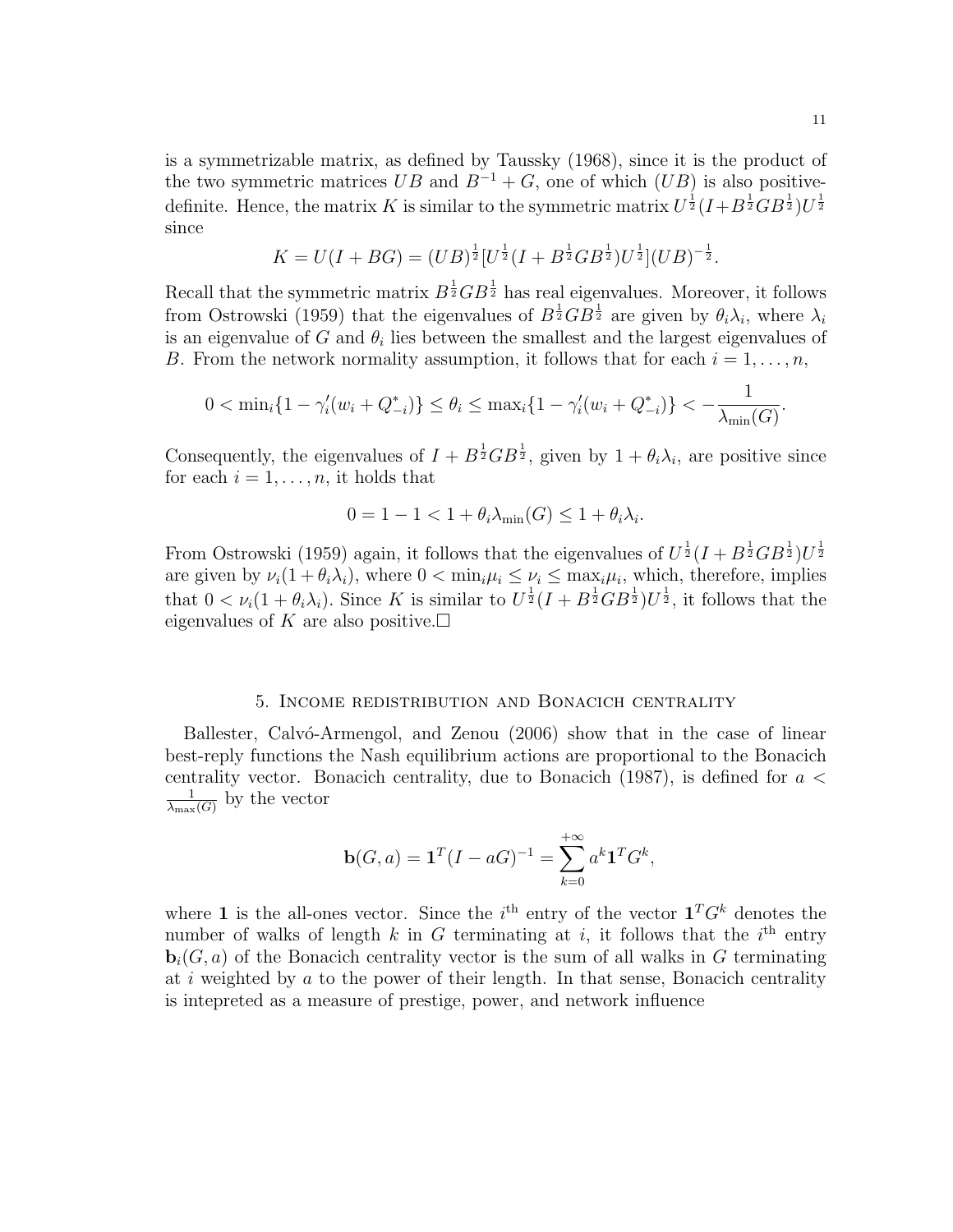In the following, in the case of nonlinear best-reply functions we show that equilibrium actions and Bonacich centrality are also closely related. More specifically, we establish that the effect of income redistribution on the aggregate public good provision may be determined by a generalization of Bonacich centrality. Let  $t = (t_1, t_2, \ldots, t_n)^T \in \mathbb{R}^n$ , where  $t_i$  denotes the income transfer made to consumer *i*. The income transfer may be either a tax  $(t_i < 0)$  or a subsidy  $(t_i \geq 0)$ . The social planner or network designer is constrained to balance his budget; hence  $\mathbf{1} \cdot t = \sum_{i=1}^{n} t_i = 0.$  Let  $(q_1^*, q_2^*, \ldots, q_n^*)$  (resp.  $(q_1^t, q_2^t, \ldots, q_n^t)$ ) denote the unique Nash equilibrium before income redistribution (resp. after income redistribution) and  $Q^* = \sum_i q_i^*$  (resp.  $Q^t = \sum_i q_i^t$ ) denote the aggregate public good provision before income redistribution (resp. after income redistribution). Similar to Bergstrom, Blume, and Varian (1986), we choose *t* relatively small in magnitude so that the set of active contributors remains unchanged after income redistribution. For simplicity, as in our stability analysis, we also assume that all consumers are active contributors. Hence, it follows that for each consumer  $i = 1, 2, \ldots, n$ ,

$$
q_i^t - q_i^* = (\gamma_i(w_i + t_i + Q_{-i}^t) - Q_{-i}^t) - (\gamma_i(w_i + Q_{-i}^*) - Q_{-i}^*).
$$

From the mean value theorem it follows that for each *i* such that  $t_i + Q_{-i}^t \neq Q_{-i}^*$ , there exists a real number  $\beta_i$  such that

$$
q_i^t - q_i^* = \gamma_i'(\beta_i)(t_i + Q_{-i}^t - Q_{-i}^*) - (Q_{-i}^t - Q_{-i}^*).
$$
\n(5.1)

Define *a<sup>i</sup>* as follows:

$$
a_i = \begin{cases} 1 - \gamma_i'(\beta_i) & \text{if } t_i + Q_{-i}^t \neq Q_{-i}^*, \\ 1 - \gamma_i'(Q_{-i}^*) & \text{otherwise,} \end{cases}
$$

and let us consider the diagonal matrix  $A = diag(a_1, a_2, \ldots, a_n)$ .

Proposition 5.1. *Assume network normality. Then it holds that*

$$
q^t - q^* = (I + AG)^{-1}(I - A)t.
$$

**Proof.** First, rearranging terms in (5.1), it follows that for each *i* such that  $t_i + Q_{-i}^t \neq$  $Q_{-i}^*$ , it holds that

$$
q_i^t - q_i^* + a_i \sum_{j \in N_i} (q_j^t - q_j^*) = (1 - a_i)t_i.
$$
 (5.2)

Moreover, observe that (5.2) also holds trivially for each *i* such that  $t_i + Q_{-i}^t = Q_{-i}^*$ . Consequently, it holds that  $(I + AG)(q^t - q^*) = (I - A)t$ . Applying Lemma 4.2 for  $B = A$  and  $U = I$ , it follows that the eigenvalues of the matrix  $I + AG$  are positive, which implies that  $I + AG$  is invertible. Hence,  $q^t - q^* = (I + AG)^{-1}(I - A)t$ .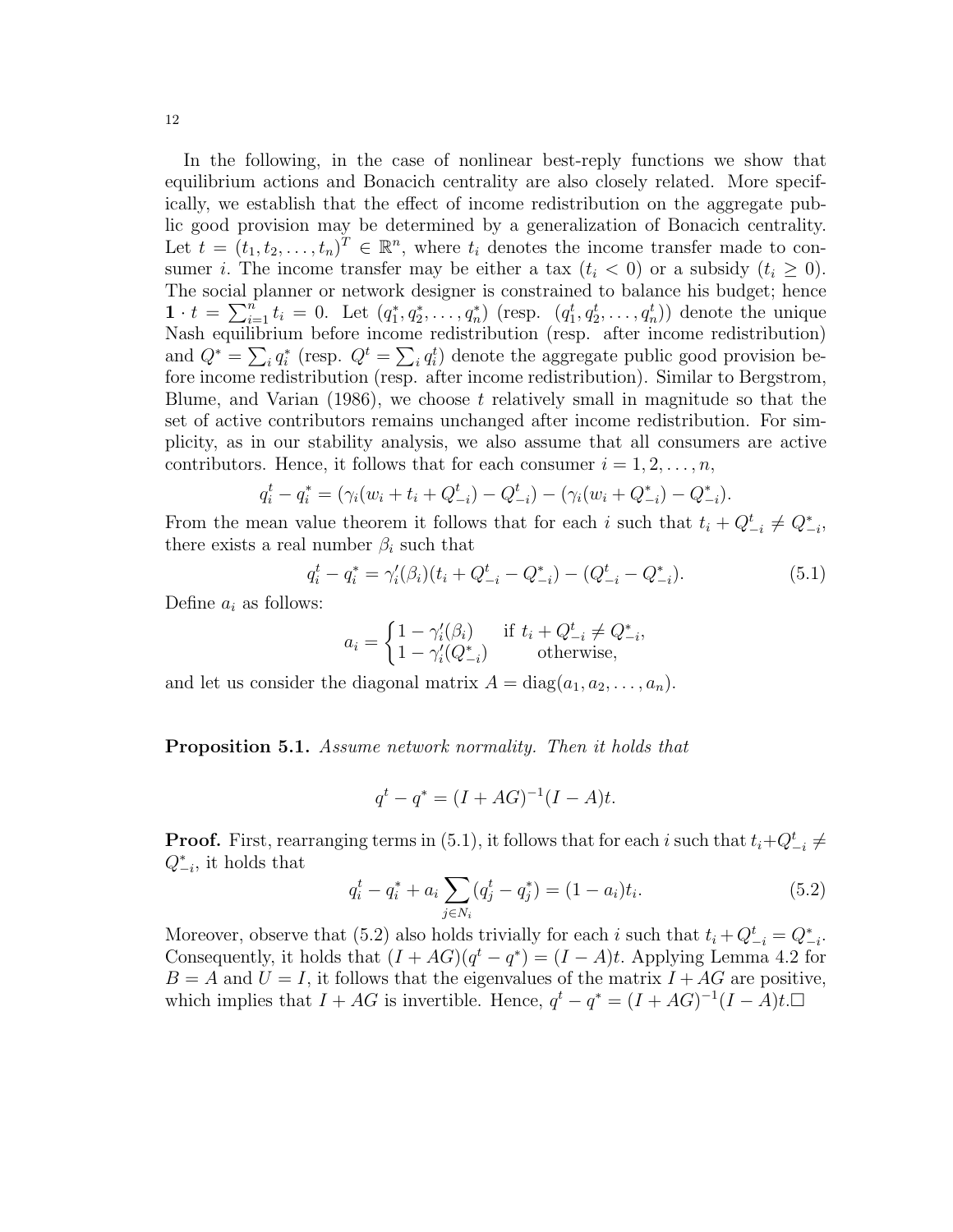Proposition 5.1 is useful for the comparative statics analysis of the private provision of public goods since one can relate the changes in each consumer's public good provision to the income redistribution  $t$  and the marginal propensities  $a_i$ . In particular, if one is concerned with the change in the aggregate public good provision, it follows that

$$
Q^{t} - Q^{*} = \mathbf{1} \cdot (q^{t} - q^{*}) = \mathbf{b}^{dw}(G, -A)(I - A)t,
$$
\n(5.3)

where

$$
\mathbf{b}^{dw}(G, -A) = \mathbf{1}^T(I + AG)^{-1}.
$$

The vector  $\mathbf{b}^{dw}(G, -A)$ , which is well defined, may be thought of as a "diagonally weighted" Bonacich centrality where each node carries a different weight. The "diagonally weighted" Bonacich centrality summarizes information concerning each node's impact on the aggregate public good provision. Recent contributions of Candogan, Bimpikis, and Ozdaglar (2010) and Golub and Carlos (2010) have proposed other useful generalizations of Bonacich centrality, which, provided that they are well defined, characterize equilibria outcomes in some classes of games.

# 6. Neutrality in networks

In this section, we shall explore the effect of income redistribution on the aggregate public good provision. For a complete network, the invariance result of Warr (1983) and Bergstrom, Blume, and Varian (1986), the so-called neutrality result, shows that income redistributions that preserve the set of contributors will have no effect on the aggregate public good provision or individual private good consumption. The following proposition provides a proof of the neutrality result based on network analysis of the private provision of public goods.

## Proposition 6.1. *Assume network normality and that* g *is the complete network.*

*Then it holds that*  $q^t - q^* = t$ .

Proof. First, observe that, from the network normality assumption, it follows that both matrices  $I + AG$  and  $I - A$  are invertible. Moreover, it holds that

$$
(I-A)^{-1}(I+AG) = \begin{pmatrix} 1+\frac{a_1}{1-a_1} & \frac{a_1}{1-a_1} & \cdots & \frac{a_1}{1-a_1} \\ \frac{a_2}{1-a_2} & 1+\frac{a_2}{1-a_2} & \cdots & \frac{a_2}{1-a_2} \\ \vdots & \cdots & \cdots & \vdots \\ \frac{a_n}{1-a_n} & \frac{a_n}{1-a_n} & \cdots & 1+\frac{a_n}{1-a_n} \end{pmatrix}.
$$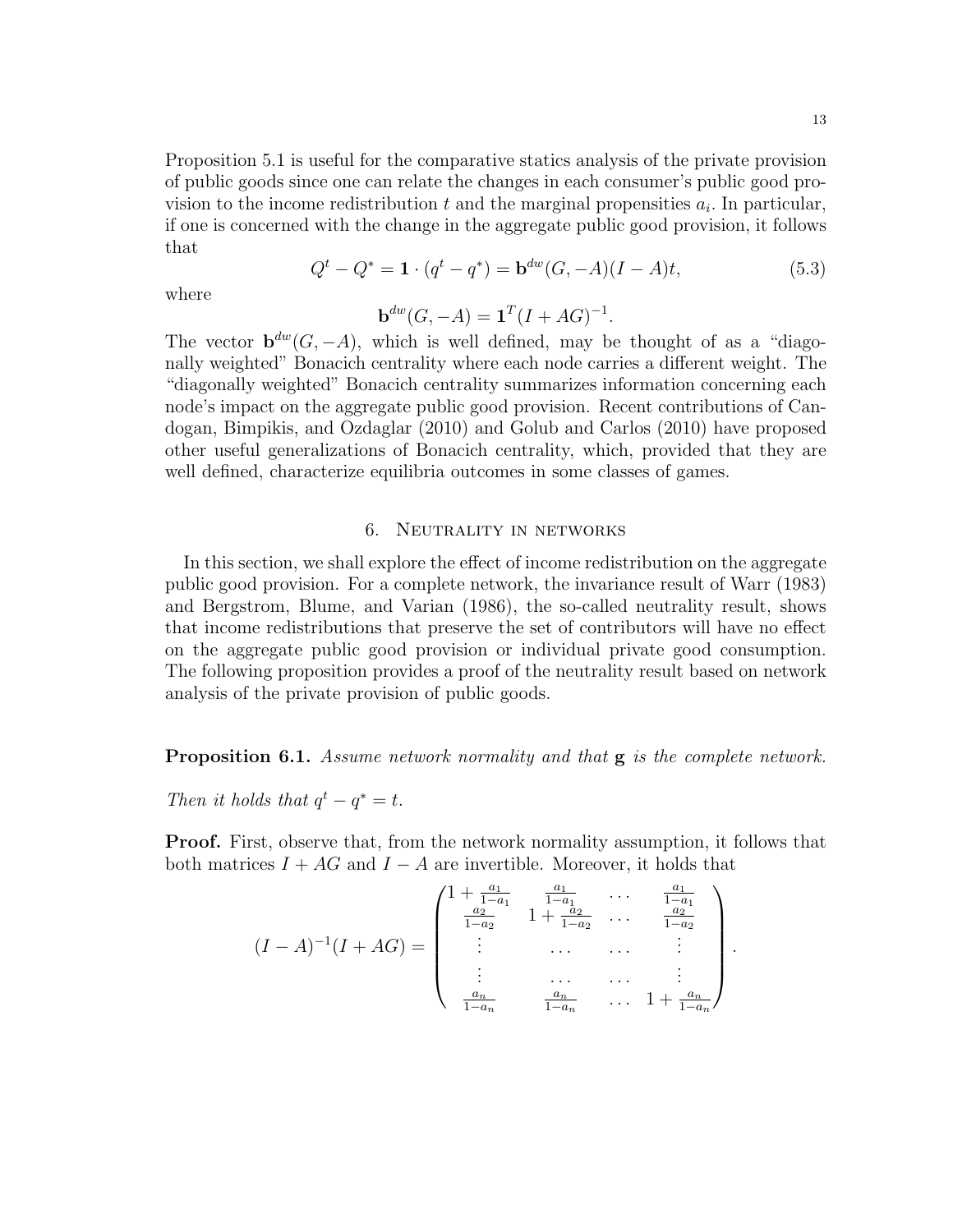Let  $u = (\frac{a_1}{1-a_1}, \frac{a_2}{1-a_2}, \dots, \frac{a_n}{1-a_n})^T$ ; then it holds that  $(I - A)^{-1}(I + AG) = I + uI^T$ . From the Sherman–Morrison formula (see, for example, Maddala (1977, p. 446)), it follows that

$$
(I + AG)^{-1}(I - A) = (I + u\mathbf{1}^T)^{-1} = I - \frac{1}{1 + \sum_{i=1}^n u_i} u\mathbf{1}^T.
$$

Hence, it follows from Proposition 5.1 that

$$
q^{t} - q^{*} = (I - \frac{1}{1 + \sum_{i=1}^{n} u_i} u \mathbf{1}^{T}) t = t. \Box
$$

What is remarkable in the neutrality result is that, regardless of the form of the preferences, each consumer adjusts his public good provision by precisely the amount of the income transfer made to him, provided that the set of contributors remains unchanged.

**Remark 1.** An alternative way to establish the invariance of the aggregate public good provision that avoids calculating the inverse of the matrix  $(I - A)^{-1}(I + AG)$ is to notice that the matrix has constant column sums. This implies that  $\mathbf{1}^T$  is a left eigenvector for the matrix  $(I - A)^{-1}(I + AG)$  and it holds that

$$
Q^{t} - Q^{*} = \mathbf{b}^{dw}(G, -A)(I - A)t = \mathbf{1}^{T}(I + AG)^{-1}(I - A)t = \frac{1}{1 + \sum_{i=1}^{n} \frac{a_{i}}{1 - a_{i}}} \mathbf{1} \cdot t = 0.
$$

We now turn our attention to investigate neutrality of income redistribution in general networks. We will focus only on the first part of the invariance result, that is, whether the aggregate public good provision is independent of income redistribution. In principle, provided that it holds, the neutrality result is not special to a particular form of preferences. Therefore, we can also focus our analysis on preferences yielding parallel affine Engel curves, the so-called Gorman polar form, of which the Cobb-Douglas preferences are a special case.<sup>9</sup>

 $9$ This also corresponds to the class of games studied by Bramoullé, Kranton, and D'Amours (2011) where all consumers have the same linear best-reply function. In the literature, the theoretical and empirical attraction of preferences of the Gorman polar form is that one can treat a society of utility-maximizing individuals as a single consumer. Such a concept, albeit different, bears a great methodological similarity to the concept of potential games of Monderer and Shapley (1996).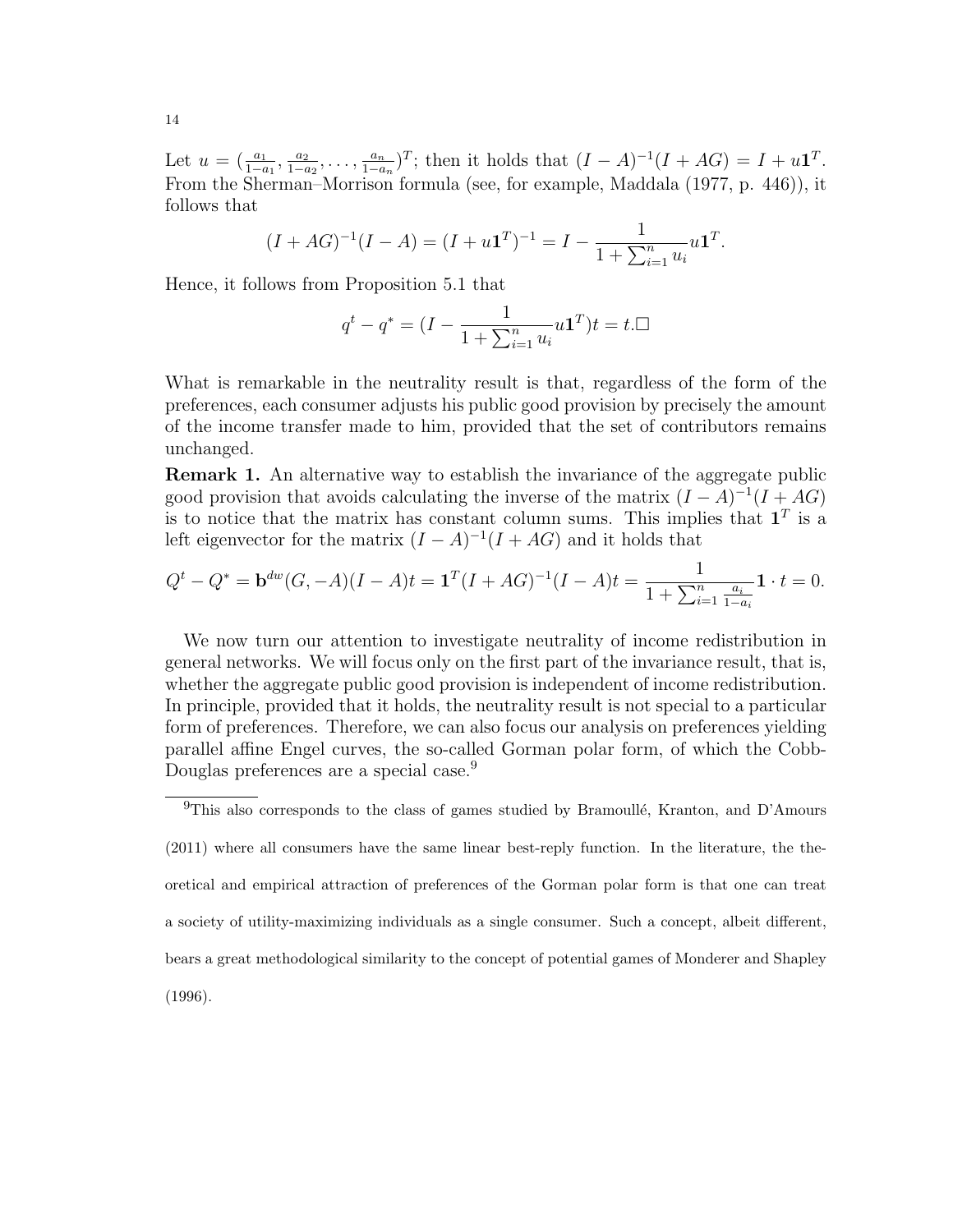In the following, we will introduce the concept of main eigenvalue, due to Cvetković  $(1970)$ , from spectral graph theory, to pursue our analysis of the effect of income redistribution on the aggregate public good provision. An eigenvalue  $\mu_i$  of the adjacency matrix *G* is called a main eigenvalue if it has a (unit) eigenvector *u<sup>i</sup>* not orthogonal to 1, that is,  $1 \cdot u_i \neq 0$ . Since for eigenvalues with multiplicity greater than one we can choose the corresponding eigenvectors in such a way that, at most, one of them is not orthogonal to 1, without loss of generality, we may also assume that  $u_i \in \{v_1, v_2, \ldots, v_n\}$ , the orthonormal basis of  $\mathbb{R}^n$  formed by the eigenvectors of *G*. In addition, it also holds that the main eigenvalues of *G* are distinct and may, consequently, be ordered  $\mu_1 > \mu_2 > \ldots > \mu_s$ . Recall that, by the Perron–Frobenius Theorem, the principal eigenvector  $v_1$  has positive entries and, hence,  $\mu_1 = \lambda_{\max}(G)$ . The set of main eigenvalues  $M = {\mu_1, \mu_2, ..., \mu_s}$  is called the main part of the spectrum. Cvetković  $(1970)$  shows that the number of walks in a network is closely related to the main part of the spectrum. Indeed, let  $W_k = \mathbf{1}^T G^k \mathbf{1}$  denote the number of walks of length *k* in *G*; then there exist constants  $c_1, c_2, \ldots, c_s$  such that for every  $k$ ,  $W_k = \sum_{i=1}^s c_i \mu_i^k$ . The following result provides an easy characterization of the main part of the spectrum.

Theorem 6.1. *(Harary and Schwenk (1979)) The following statements are equiva-*

*lent for a network* g*.:*

- *(i) M is the main part of the spectrum.*
- *(ii) M is the minimum set of eigenvalues the span of whose eigenvectors includes*
	- 1*.*

*(iii) M is the set of those eigenvalues which have an eigenvector not orthogonal to*

1*.*

The following theorem, based on the concept of main eigenvalues, shows that the neutrality result of Warr (1983) and Bergstrom, Blume, and Varian (1986) has a limited scope of application beyond regular networks.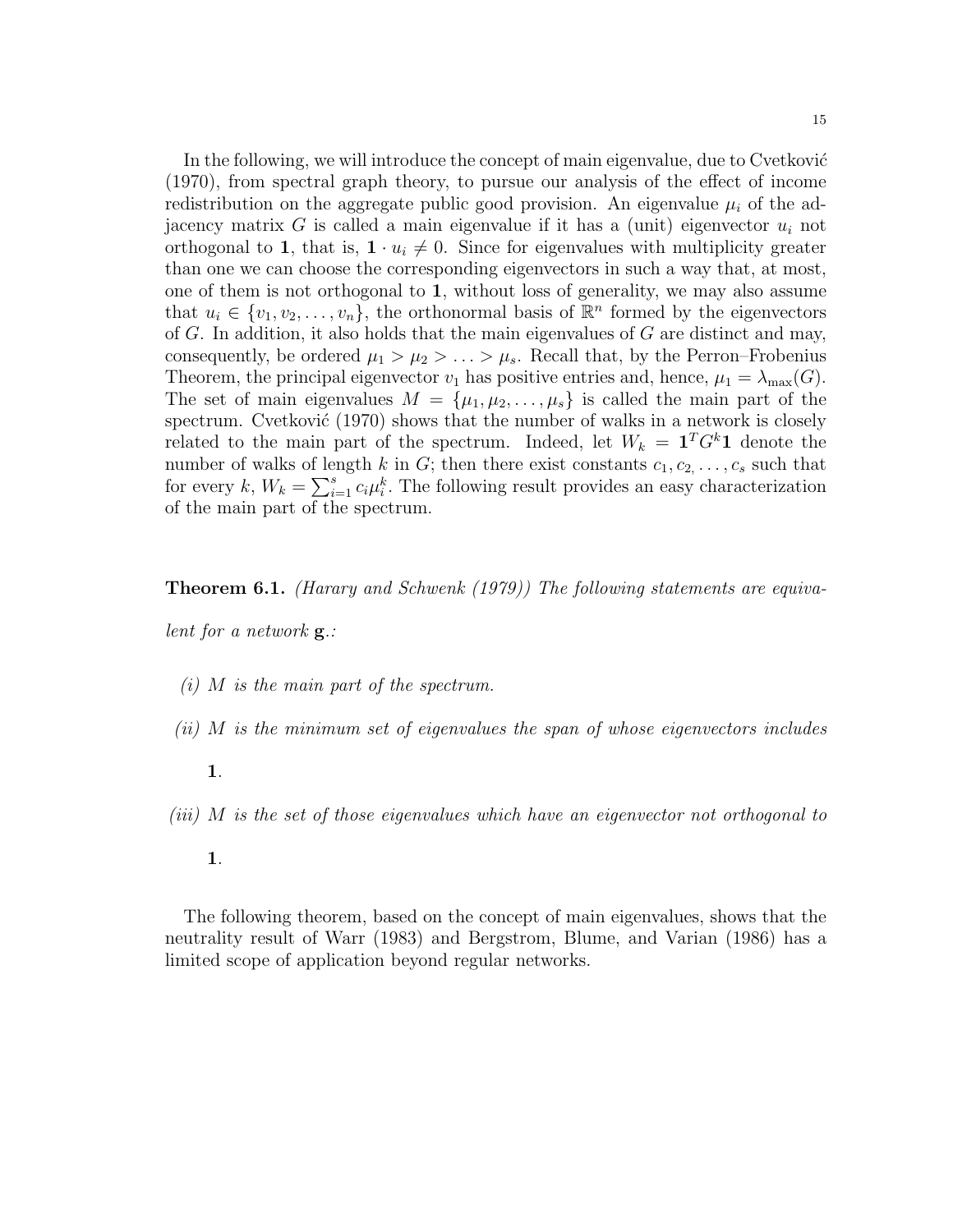Theorem 6.2. *Assume network normality and that the preferences of consumers yield parallel affine Engel curves, that is,*  $\gamma_i'(\cdot) = 1 - a$  *for each consumer*  $i = 1, \ldots, n$ *. Then the aggregate public good provision is invariant to income redistribution if and only if the network is regular.*

Proof. From the network normality assumption, it follows that the matrix *I* +  $aG$  has positive eigenvalues and so is invertible. Since  $G = VDV^T$ , where  $D =$  $diag(\lambda_1, \lambda_2, \ldots, \lambda_n)$  whose diagonal entries are the eigenvalues of *G* and *V* is a matrix whose columns,  $v_1, v_2, \ldots, v_n$ , are the corresponding eigenvectors of *G* that form an orthonormal basis of  $\mathbb{R}^n$ , it holds that

$$
(I + aG)^{-1} = V(I + aD)^{-1}V^{T} = \sum_{i=1}^{n} \frac{1}{1 + a\lambda_i} v_i v_i^{T}.
$$

Moreover, since  $\{u_1, u_2, \ldots, u_s\} \subset \{v_1, v_2, \ldots, v_n\}$ , it follows that

$$
\mathbf{b}(G, -a) = \mathbf{1}^T (I + aG)^{-1} = \sum_{i=1}^n \frac{\mathbf{1} \cdot v_i}{1 + a\lambda_i} v_i^T = \sum_{i=1}^s \frac{\mathbf{1} \cdot u_i}{1 + a\mu_i} u_i^T. \tag{6.1}
$$

From (5.3), it follows that  $Q^t - Q = \mathbf{1} \cdot (q^t - q) = (I - a)\mathbf{b}(G, -a)t$ , and, hence, the aggregate public good provision is invariant to income redistribution if and only if there exists a real number  $\lambda$  such that  $\mathbf{b}(G, -a) = \lambda \mathbf{1}^T$ , which from (6.1) is equivalent to

$$
\mathbf{b}(G, -a) = \lambda \mathbf{1}^T = \lambda \sum_{i=1}^s \mathbf{1} \cdot u_i u_i^T = \sum_{i=1}^s \frac{\mathbf{1} \cdot u_i}{1 + a \mu_i} u_i^T.
$$
 (6.2)

Recall that the main eigenvectors  $u_1, u_2, \ldots, u_s$  are linearly independent. Thus,  $(6.2)$ is equivalent to

$$
\lambda = \frac{1}{1 + a\mu_1} = \frac{1}{1 + a\mu_2} = \ldots = \frac{1}{1 + a\mu_s},
$$

which, since the main eigenvalues  $\mu_1, \mu_2, \ldots, \mu_s$  are distinct, holds if and only if  $s = 1$ . From (2) in Theorem 6.1, it follows that  $s = 1$  if and only if 1 is an eigenvector of *G*, which is equivalent to **g** being a regular network. $\Box$ 

The above result shows that neutrality fails to hold in non-regular networks since the aggregate provision is affected by income redistribution. It is worth noting that even in regular but not complete networks, neutrality holds only for the aggregate public good provision and it may be easily observed that either the private good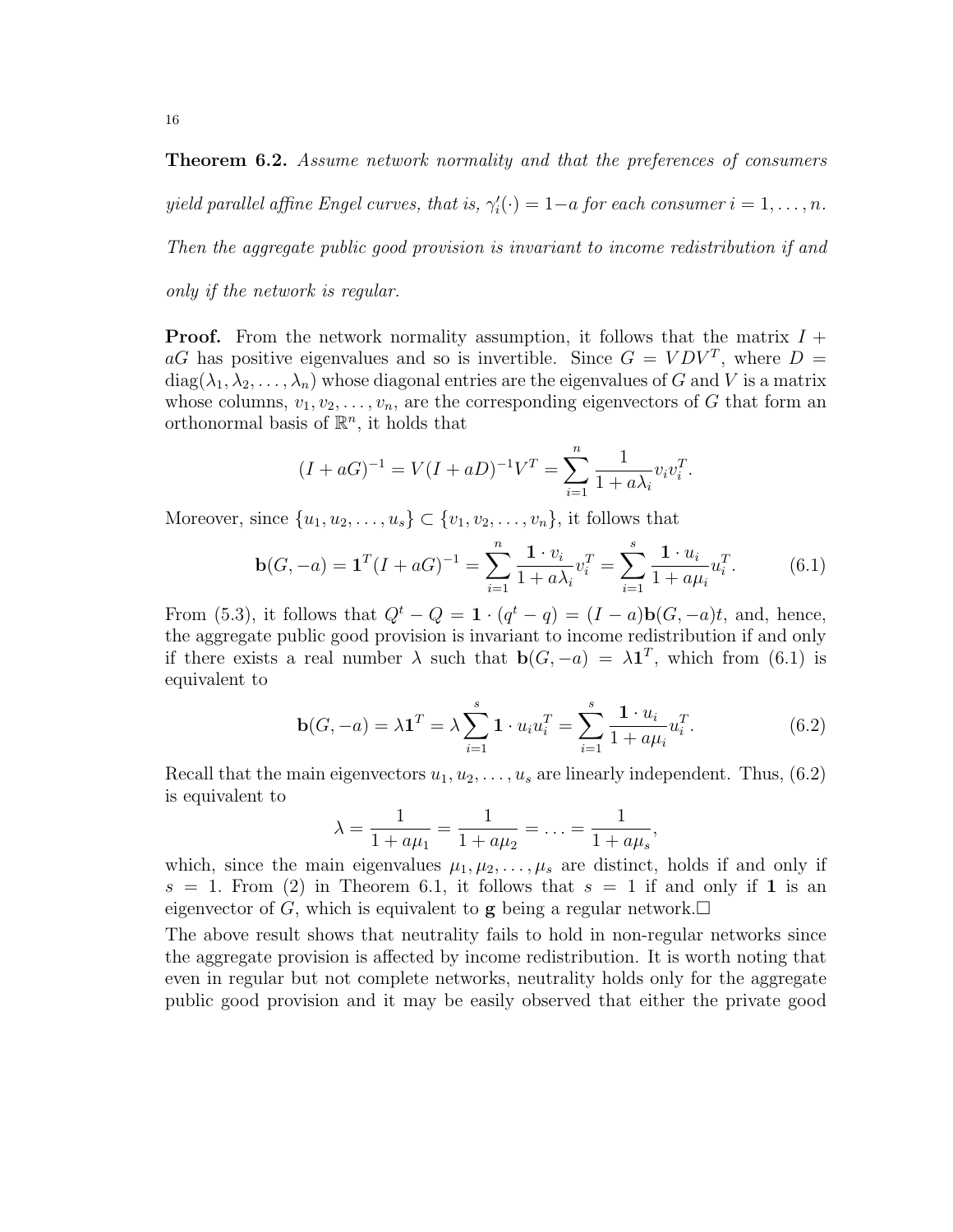consumption or the public good consumption may have been changed for some consumers.

**Remark 2.** To the best of our knowledge, the equality  $\mathbf{b}(G, -a) = \sum_{i=1}^{s} \frac{\mathbf{1} \cdot u_i}{1 + a \mu_i} u_i^T$ in (6.1) is the first formulation of Bonacich centrality in terms of the main part of the spectrum. Note that the non-main eigenvalues do not contribute to Bonacich centrality since the corresponding eigenvectors are orthogonal to 1.

Remark 3. Often, each eigenvector *v<sup>i</sup>* of *G* may determine a measure of relative importance in the network where the weight of a particular node *j* corresponds to the  $j<sup>th</sup>$  entry of the eigenvector  $v_i$  normalized by the sum of the entries of the various nodes. Such a measure is self-referential since, by the definition of an eigenvector, the weight of a node is proportional to the sum of the weights of its neighbors. Consequently, it is not possible for a non-main eigenvalue  $v_i \neq u_1, u_2, \ldots, u_s$  to generate a measure of relative importance since the sum  $\sum_{j=1}^{n} v_i^j = 1 \cdot v_i = 0$  and the entries of the various nodes eventually cancel each other out.

# 7. COMPARATIVE STATICS

In view of the limited redistributive neutrality in general networks, it may be desirable for the social planner or network designer to learn about the pattern of changes in aggregate public good provision following income redistribution. From a purely welfare standpoint, it is worth noting that, in spite of the typical suboptimality of the Nash equilibrium in the private provision of public goods, an increased aggregate public good provision in another equilibrium, achieved after income redistribution, may not necessarily support a Pareto improvement. Setting aside the questions of (second-best) optimality, one may argue that the aggregate public good provision may serve as a benchmark for free-riding or aggregate activity in the network, or may affect the social welfare function of the social planner or network designer separately.

7.1. Networks with exactly two main eigenvalues  $(s = 2)$ . This is the first instance of non-regular networks in which the neutrality result fails to hold. The simplest examples of networks with just two main eigenvalues are the complete bipartite networks and the networks obtained from deleting a node in a strongly regular network. More generally, it holds that a network g and its complement network  $\bar{g}$  have the same number of main eigenvalues. Let  $\mathbf{d} = (d_1, d_2, \ldots, d_n)^T$ denote the vector of degree centrality, where  $d_i$  is the degree of node  $i$ , so that  $d = G1$ .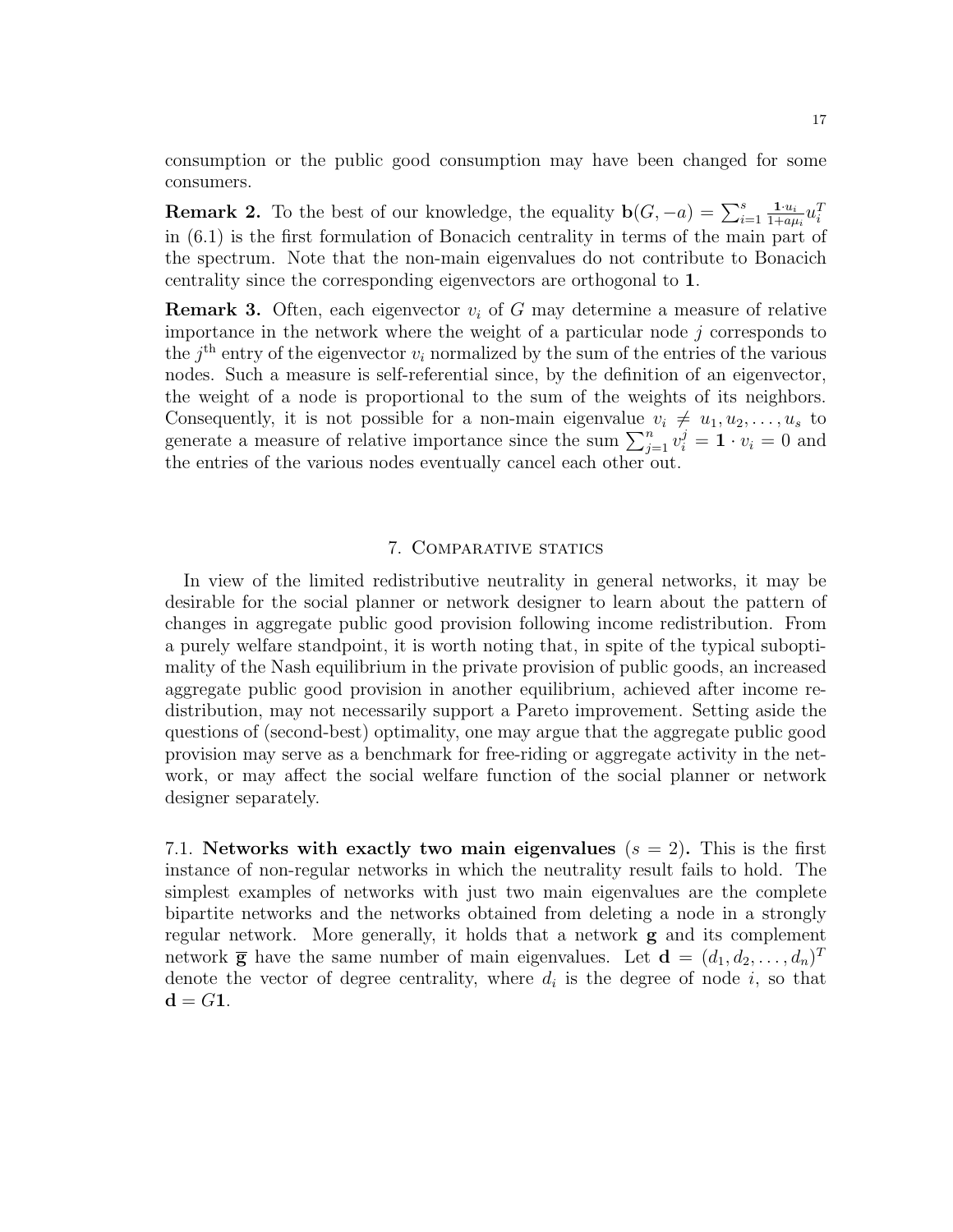Proposition 7.1. *Assume network normality and that the preferences of consumers*

*yield parallel affine Engel curves, that is,*  $\gamma_i'(\cdot) = 1 - a$  *for each consumer*  $i = 1, \ldots, n$ *.* 

*If network* g *has exactly two main eigenvalues, then it holds that*

$$
Q^{t} - Q^{*} = \frac{-a(1-a)}{(1+a\mu_{1})(1+a\mu_{2})}\mathbf{d} \cdot t.
$$

**Proof.** From Hagos (2002), it follows that if  $\mu_1$  and  $\mu_2$  are the two main eigenvalues of *G*, then the associated unit eigenvectors are, respectively,

$$
u_1 = \frac{(G - \mu_2 I)\mathbf{1}}{\sqrt{(\mu_1 - \mu_2)\mathbf{1}^T (G - \mu_2 I)\mathbf{1}}} \text{ and } u_2 = \frac{(G - \mu_1 I)\mathbf{1}}{\sqrt{(\mu_2 - \mu_1)\mathbf{1}^T (G - \mu_1 I)\mathbf{1}}}
$$

*.*

Hence, it follows from (5.3) and (6.1) that

$$
Q^{t} - Q^{*} = (1 - a)(\frac{1 \cdot u_{1}}{1 + a\mu_{1}}u_{1} + \frac{1 \cdot u_{2}}{1 + a\mu_{2}}u_{2}) \cdot t
$$
  
\n
$$
= \frac{1 - a}{(1 + a\mu_{1})(1 + a\mu_{2})}[(1 + a\mu_{2})(1 \cdot u_{1})u_{1} + (1 + a\mu_{1})(1 \cdot u_{2})u_{2}] \cdot t
$$
  
\n
$$
= \frac{1 - a}{(1 + a\mu_{1})(1 + a\mu_{2})}[(1 + a\mu_{2})\frac{(1^{T}(G - \mu_{2}I)\mathbf{1})(G - \mu_{2}I)\mathbf{1}}{(\sqrt{(\mu_{1} - \mu_{2})\mathbf{1}^{T}(G - \mu_{2}I)\mathbf{1}})^{2}}]
$$
  
\n+  $(1 + a\mu_{1})\frac{(1^{T}(G - \mu_{1}I)\mathbf{1})(G - \mu_{1}I)\mathbf{1}}{(\sqrt{(\mu_{2} - \mu_{1})\mathbf{1}^{T}(G - \mu_{1}I)\mathbf{1}})^{2}}] \cdot t$   
\n
$$
= \frac{1 - a}{(1 + a\mu_{1})(1 + a\mu_{2})}[\frac{(1 + a\mu_{2})(G - \mu_{2}I)\mathbf{1} - (1 + a\mu_{1})(G - \mu_{1}I)\mathbf{1}}{\mu_{1} - \mu_{2}}] \cdot t
$$
  
\n
$$
= \frac{1 - a}{(1 + a\mu_{1})(1 + a\mu_{2})}[\frac{a(\mu_{2} - \mu_{1})G\mathbf{1}}{\mu_{1} - \mu_{2}}] \cdot t = \frac{-a(1 - a)}{(1 + a\mu_{1})(1 + a\mu_{2})}d \cdot t
$$

Hence, for networks with, at most, two main eigenvalues  $(s = 1, 2)$ , our results generate precise and clear predictions about the effect of income redistribution on the aggregate public good provision. Furthermore, it turns out that the aggregate public good provision is determined by the degree centrality rather than the more sophisticated Bonacich centrality.<sup>10</sup> Our results are in line with similar observations in the economics of networks literature. König, Tessone, and Zenou (2009) present a model

 $10$ It is worth noting that degree centrality is a local network measure since only walks of length

<sup>1</sup> are considered, unlike Bonacich centrality, which is a global network measure since all walks are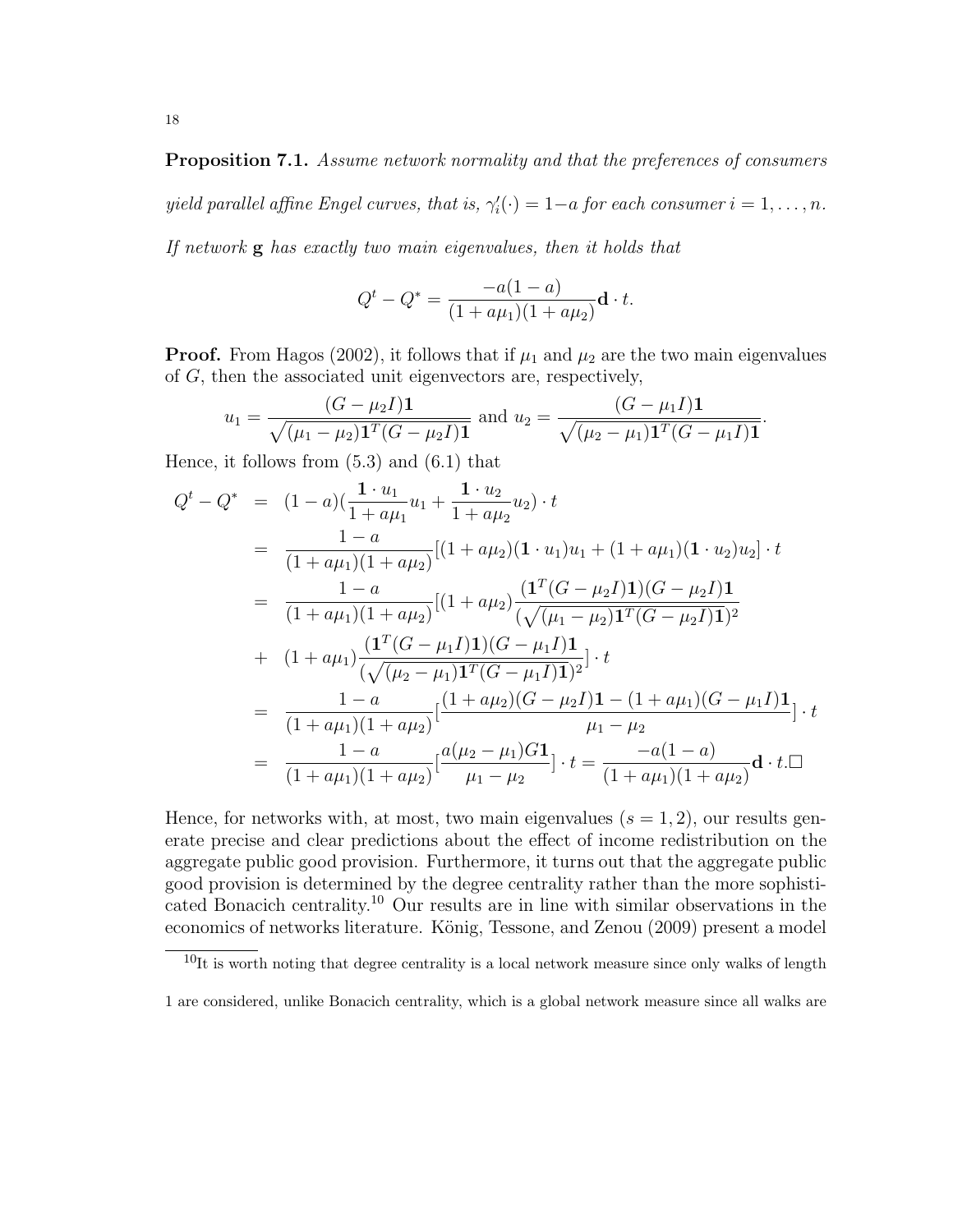of dynamic network formation where the degree and Bonacich centrality rankings coincide and Galeotti, Goyal, Jackson, Vega-Redondo, and Yariv (2010) emphasize the importance of the degree centrality as a measure of immediate influence and local knowledge of the network.

7.2. Asymptotic behavior of Bonacich centrality. It is well known that the Bonacich centrality becomes asymptotic to the eigenvector centrality, defined by the principal eigenvector  $v_1$ , when the attenuation factor of the Bonacich centrality approaches  $\frac{1}{\lambda_{\max}(G)}$  from below. In our case, since we deal with the private provision of public goods which belongs to the general class of games of strategic substitutes, the attenuation factor of the Bonacich centrality is negative and, thus, the behavior of Bonacich centrality must be explored at the other end of the spectrum, that is, in the neighborhood of  $\frac{1}{\lambda_{\min}(G)}$ .

In the following, we show that the concept of main eigenvalue is also relevant for the study of the asymptotic behavior of Bonacich centrality. Indeed, our analysis of preferences that have parallel affine Engel curves reveals that the key issue is whether the lowest eigenvalue is a main eigenvalue.

**Proposition 7.2.** If  $\lambda_{\min}(G) = \mu_s$ , then, when a approaches  $\frac{-1}{\lambda_{\min}(G)}$  from below, the *Bonacich centrality*  $\mathbf{b}(G, -a)$  *is asymptotic to the eigenvector*  $u_s$ *.* 

**Proof.** First, observe that from  $(6.1)$  it holds that

$$
\lim_{a \uparrow \frac{1}{\lambda_{\min}(G)}} \left( \frac{1 + a\lambda_{\min}(G)}{\mathbf{1} \cdot u_s} \right) \mathbf{b}(G, -a) = \lim_{\substack{a \uparrow \frac{-1}{\lambda_{\min}(G)}}} \left( \frac{1 + a\lambda_{\min}(G)}{\mathbf{1} \cdot u_s} \right) \sum_{i=1}^s \frac{\mathbf{1} \cdot u_i}{1 + a\mu_i} u_i^T
$$
\n
$$
= \lim_{\substack{a \uparrow \frac{-1}{\lambda_{\min}(G)}}} \sum_{i=1}^{s-1} \frac{(1 + a\lambda_{\min}(G))(1 \cdot u_i)}{(1 \cdot u_s)(1 + a\mu_i)} u_i^T + u_s^T
$$
\n
$$
= u_s^T \cdot \Box
$$

Proposition 7.2 may have a useful policy implication for non-regular networks with  $\lambda_{\min}(G) = \mu_s$ . Indeed, in the case of general preferences having Engel curves close enough to an affine curve with a slope of  $1+\frac{1}{\lambda_{\min}(G)}$ , it holds by a continuity argument that the "diagonally weighted" Bonacich centrality  $\mathbf{b}^{dw}(G, -A)$  is also asymptotic considered. Moreover, observe that for networks with, at most, two main eigenvalues, neutrality still holds for income redistributions amongst consumers with the same degree.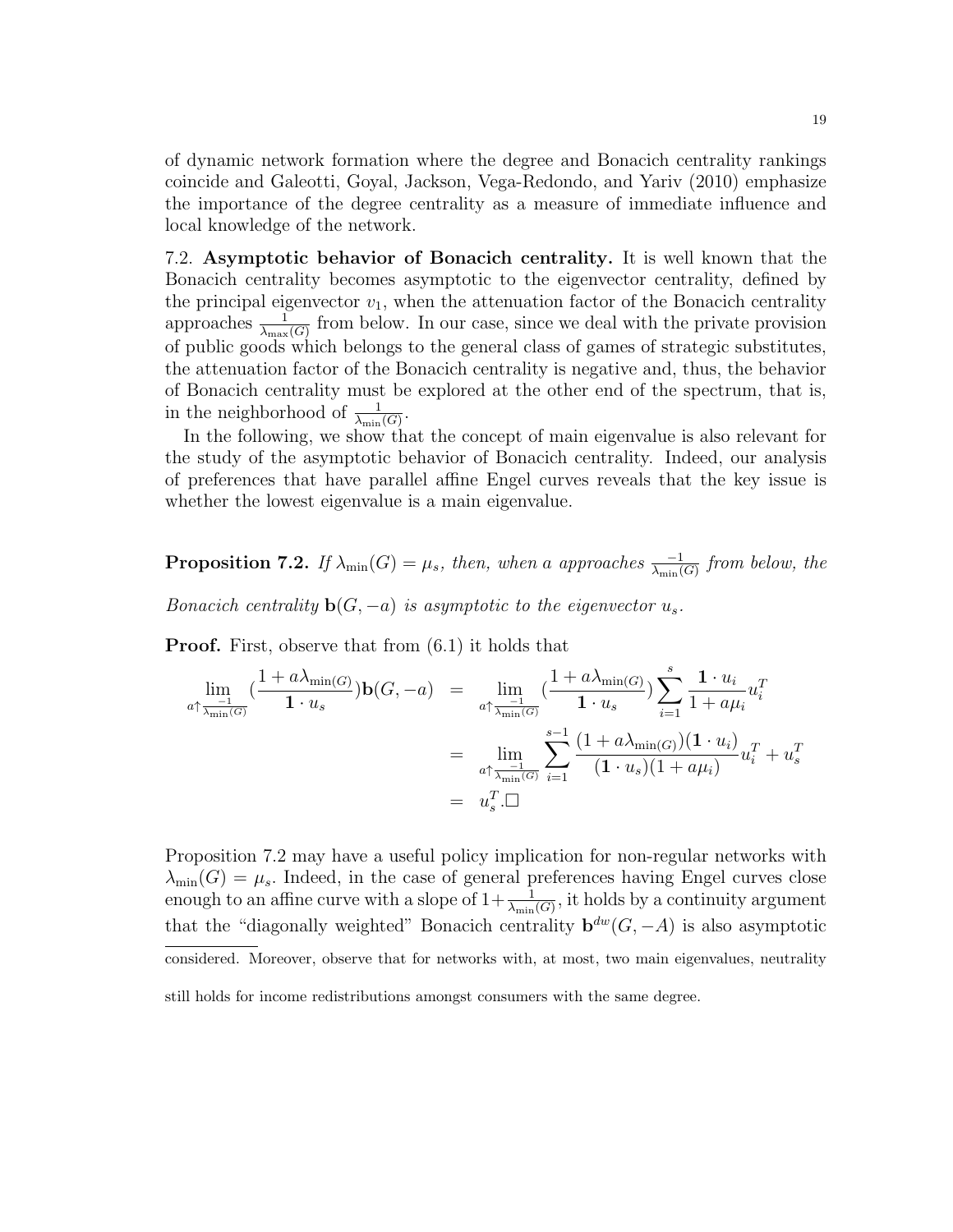to the eigenvector  $u_s$ . Furthermore, since the eigenvector  $u_s$  is orthogonal to the positive entries principal eigenvector  $u_1$ , it follows that the eigenvector  $u_s$  has both positive and negative entries. Thus, income redistributions that follow the sign patterns of the eigenvector *u<sup>s</sup>* will have a predictable impact on the aggregate public good provision. Finally, for non-regular networks with  $\lambda_{\min}(G) = \mu_s$ , the predictions are less clear and vary according to the vector of Bonacich centrality

$$
\mathbf{b}(G, \frac{1}{\lambda_{\min}(G)}) = \lambda_{\min}(G) \sum_{i=1}^{s} \frac{\mathbf{1} \cdot u_i}{\lambda_{\min}(G) - \mu_i} u_i^T.
$$

#### 8. Conclusion

In this paper, we have established that beyond regular networks, consumers are no longer able to offset income transfers by changes in their public good provisions. Our result restores, to some extent, the role of income redistribution and tax-financed government contribution as main channels for policy intervention. In the literature, various lines of research have been proposed to counter the paradigm of neutrality of income redistribution. Often, the reason neutrality break down appears to hinge on the imperfect substitution amongst the various consumers' provisions (see, for example, Andreoni (1990)). Our result suggests that neutrality fails in the private provision of public goods on non-regular networks for similar reasons. However, unlike the various behavioral and technological explanations in the literature, the lack of perfect substitution seems to be brought about by the inherent degree heterogeneity of non-regular networks.

Finally, most of our results, including existence, uniqueness, and stability of the Nash equilibrium in the private provision of public goods on networks, are based on properties of the best-reply functions and, hence, may accommodate the general class of games of strategic substitutes on networks with nonlinear best-reply functions, which are the cornerstone in the study of various areas of economics (see Bulow, Geanakoplos, and Klemperer (1985) and subsequent literature).

#### **REFERENCES**

- [1] Andreoni, J. (1990) "Impure altruism and donations to public goods: a theory of warm glow giving," *Economic Journal* 100, 464-477.
- [2] Ballester, C., A. Calvó-Armengol, and Y. Zenou  $(2006)$  "Who's who in networks. Wanted: the key player," *Econometrica* 74, 1403-1417.
- [3] Bergstrom, T., L. Blume, and H. Varian (1986) "On the private provision of public goods," *Journal of Public Economics* 29, 25-49.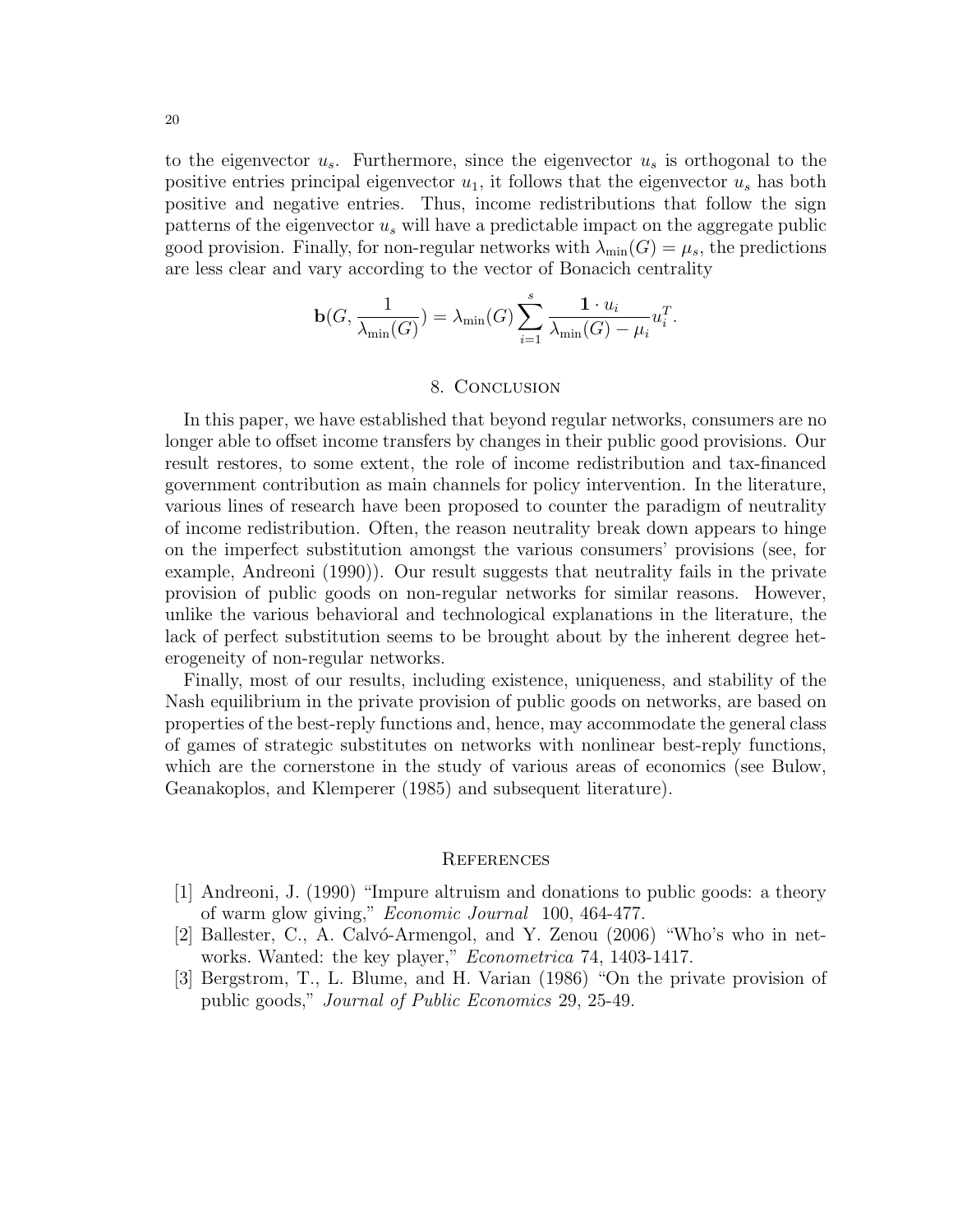- [4] Bergstrom, T., L. Blume, and H. Varian (1992) "Uniqueness of Nash equilibrium in private provision of public goods: an improved proof," *Journal of Public Economics* 49, 391-392.
- [5] Bloch, F. and U. Zenginobuz  $(2007)$  "The effect of spillovers on the provision of local public goods," *Review of Economic Design* 11, 199-216.
- [6] Bonacich, P. (1987) "Power and centrality: a family of measures," *American Journal of Sociology* 92, 1170-1182.
- [7] Bramoull´e, Y. and R. Kranton (2007) "Public goods in networks," *Journal of Economic Theory* 135, 478-494.
- [8] Bramoull´e, Y., R. Kranton, and M. D'Amours (2011) "Strategic interaction and networks," Preprint, available at http://econ.duke.edu/uploads/assets/strategicinteractionandnetworksjan2011final.pdf.
- [9] Bulow, J., J. Geanakoplos, and P. Klemperer (1985) "Multimarket oligopoly: strategic substitutes and complements," *Journal of Political Economy* 93, 488- 511.
- [10] Candogan, O., K. Bimpikis, and A. Ozdaglar (2010) "Optimal pricing in the presence of local network effects," Preprint, available at http://web.mit.edu/asuman/www/documents/opt-imal-pricing-Wine.pdf.
- [11] Conley, T. and C. Udry (2010)"Learning about a new technology: pineapple in Ghana," *American Economic Review* 100, 35-69.
- [12] Corazzini, L. and U. Gianazza (2008) "Unequal contributions from symmetric agents in a local interaction model," *Journal of Public Economics Theory* 10, 351-370.
- [13] Cornes, R. and R. Hartley (2007) "Aggregative games," *Journal of Public Economics Theory* 9, 201-219.
- [14] Cvetković, D. M. (1970) "The generating function for variations with restrictions and paths of the graph and self-complementary graphs," *Univ. Beograd, Publ. Elektrotehn. Fak. Ser. Mat. Fiz.* 320-328, 27-34.
- [15] Dixit, A. (1986) "Comparative statics for oligopoly," *International Economic Review* 27, 107-122.
- [16] Ellison, G. (1993) "Learning, local interaction, and coordination," *Econometrica* 61, 1047-1071.
- [17] Eshel, I., L. Samuelson, and A. Shaked (1998) "Altruists, egoists and hooligans in a local interaction model," *American Economic Review* 88, 157-179.
- [18] Fraser, C. D. (1992) "The uniqueness of Nash equilibrium in the private provision of public goods: an alternative proof," *Journal of Public Economics* 49, 389-390.